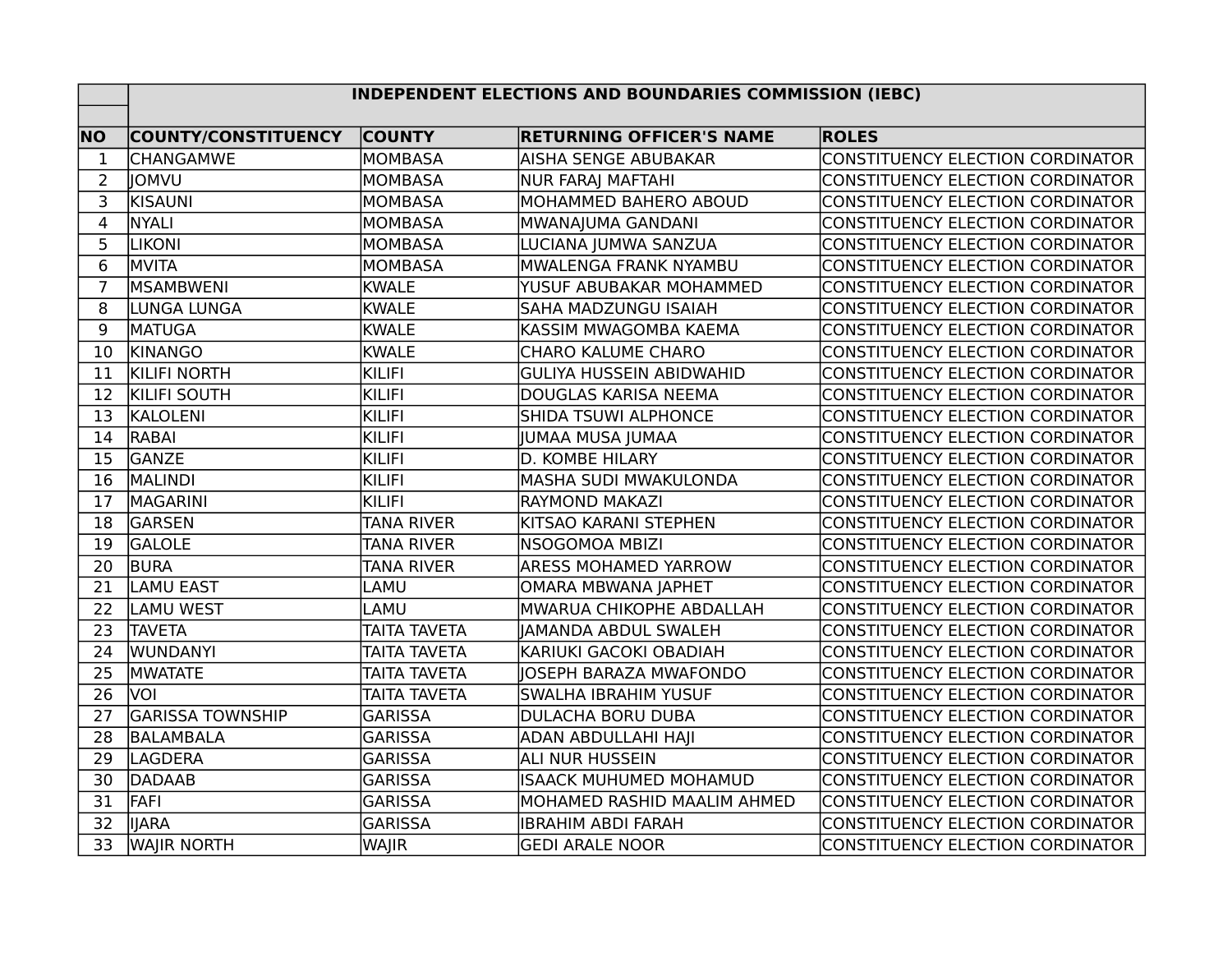| 34 | <b>WAJIR EAST</b>                 | WAJIR           | <b>ABDIKADIR SHEIKH ABDI</b>  | CONSTITUENCY ELECTION CORDINATOR        |
|----|-----------------------------------|-----------------|-------------------------------|-----------------------------------------|
| 35 | <b>TARBAJ</b>                     | <b>WAJIR</b>    | <b>SIYAT MAHAT SABUL</b>      | <b>CONSTITUENCY ELECTION CORDINATOR</b> |
| 36 | <b>WAJIR WEST</b><br><b>WAJIR</b> |                 | YASSIN ABDIKARIM HIREY        | CONSTITUENCY ELECTION CORDINATOR        |
| 37 | <b>ELDAS</b>                      | <b>WAJIR</b>    | <b>GITAU GACHUI JOHN</b>      | CONSTITUENCY ELECTION CORDINATOR        |
| 38 | <b>WAJIR SOUTH</b>                | <b>WAJIR</b>    | ABDIKADIR ABDULLAHI AHMED     | <b>CONSTITUENCY ELECTION CORDINATOR</b> |
| 39 | <b>MANDERA WEST</b>               | <b>MANDERA</b>  | MOHAMUD MOHAMED OLOW          | CONSTITUENCY ELECTION CORDINATOR        |
| 40 | <b>BANISSA</b>                    | MANDERA         | MUSDAF ABDULLAHI AHMED        | CONSTITUENCY ELECTION CORDINATOR        |
| 41 | MANDERA NORTH                     | <b>MANDERA</b>  | <b>ABDIBASHIR ALINOOR ALI</b> | CONSTITUENCY ELECTION CORDINATOR        |
| 42 | <b>MANDERA SOUTH</b>              | MANDERA         | <b>HASHIM AHMED ISMAIL</b>    | CONSTITUENCY ELECTION CORDINATOR        |
| 43 | <b>MANDERA EAST</b>               | MANDERA         | <b>ADAN HARAR NOOR</b>        | <b>CONSTITUENCY ELECTION CORDINATOR</b> |
| 44 | <b>LAFEY</b>                      | <b>MANDERA</b>  | <b>ABDI YUNIS MOHAMED</b>     | CONSTITUENCY ELECTION CORDINATOR        |
| 45 | MOYALE                            | MARSABIT        | <b>MBUGUA KURIA JASAN</b>     | <b>CONSTITUENCY ELECTION CORDINATOR</b> |
| 46 | <b>NORTH HORR</b>                 | <b>MARSABIT</b> | EVANSON GITHINJI NGOMANO      | CONSTITUENCY ELECTION CORDINATOR        |
| 47 | <b>SAKU</b>                       | MARSABIT        | MWANZA NZOMO JUSTUS           | <b>CONSTITUENCY ELECTION CORDINATOR</b> |
| 48 | <b>LAISAMIS</b>                   | MARSABIT        | <b>ANTHONY KIRORI KIMANI</b>  | CONSTITUENCY ELECTION CORDINATOR        |
| 49 | <b>ISIOLO NORTH</b>               | <b>ISIOLO</b>   | <b>JAFA GALGALO HALAKE</b>    | CONSTITUENCY ELECTION CORDINATOR        |
| 50 | ISIOLO SOUTH                      | <b>ISIOLO</b>   | <b>MAMO ELEMA</b>             | CONSTITUENCY ELECTION CORDINATOR        |
| 51 | <b>IGEMBE SOUTH</b>               | <b>MERU</b>     | ELIJAH MUGO NGUNJIRI          | CONSTITUENCY ELECTION CORDINATOR        |
| 52 | <b>IGEMBE CENTRAL</b>             | MERU            | MWANGI NJOGU FRANCIS          | CONSTITUENCY ELECTION CORDINATOR        |
| 53 | <b>IGEMBE NORTH</b>               | MERU            | <b>NDIRANGU MAINA CHARLES</b> | CONSTITUENCY ELECTION CORDINATOR        |
| 54 | <b>TIGANIA WEST</b>               | MERU            | <b>JOSEPHINE KINYA</b>        | CONSTITUENCY ELECTION CORDINATOR        |
| 55 | <b>TIGANIA EAST</b>               | <b>MERU</b>     | MUHIA NJIRAINI ANTHONY        | CONSTITUENCY ELECTION CORDINATOR        |
| 56 | <b>NORTH IMENTI</b>               | MERU            | <b>ABDI SHEIKK MOHAMED</b>    | CONSTITUENCY ELECTION CORDINATOR        |
| 57 | <b>BUURI</b>                      | MERU            | <b>WARIO IBRAHIM ALI</b>      | CONSTITUENCY ELECTION CORDINATOR        |
| 58 | <b>CENTRAL IMENTI</b>             | MERU            | <b>GODANA HILAMA HABIBA</b>   | <b>CONSTITUENCY ELECTION CORDINATOR</b> |
| 59 | <b>SOUTH IMENTI</b>               | <b>MERU</b>     | <b>NGUTE KILONZI LINNAH</b>   | CONSTITUENCY ELECTION CORDINATOR        |
| 60 | <b>MAARA</b>                      | THARAKA NITHI   | HAMISI HALFANI TSUMO          | CONSTITUENCY ELECTION CORDINATOR        |
| 61 | CHUKA/IGAMBA/NGOMBE               | THARAKA NITHI   | PAMELA KARIMI M'THITU         | CONSTITUENCY ELECTION CORDINATOR        |
| 62 | <b>THARAKA</b>                    | THARAKA -NITHI  | <b>GEKONDE SIRIBA CALEB</b>   | CONSTITUENCY ELECTION CORDINATOR        |
| 63 | MANYATTA                          | <b>EMBU</b>     | FAITH WAMBUI MUGO             | CONSTITUENCY ELECTION CORDINATOR        |
| 64 | <b>RUNYENJES</b>                  | <b>EMBU</b>     | AMINA SHAKU JARSO             | CONSTITUENCY ELECTION CORDINATOR        |
| 65 | <b>MBEERE SOUTH</b>               | <b>EMBU</b>     | <b>CONSOLATA MUTHONI</b>      | CONSTITUENCY ELECTION CORDINATOR        |
| 66 | <b>MBEERE NORTH</b>               | <b>EMBU</b>     | NDUNGU WAINAINA WILFRED       | CONSTITUENCY ELECTION CORDINATOR        |
| 67 | <b>MWINGI NORTH</b>               | kitui           | MAUREEN KEREBI OYARO          | CONSTITUENCY ELECTION CORDINATOR        |
| 68 | <b>MWINGI WEST</b>                | kitui           | <b>JANE NANYAMA WASILWA</b>   | CONSTITUENCY ELECTION CORDINATOR        |
| 69 | MWINGI CENTRAL                    | <b>KITUI</b>    | KIBWANGA MWAWASI JOHN         | CONSTITUENCY ELECTION CORDINATOR        |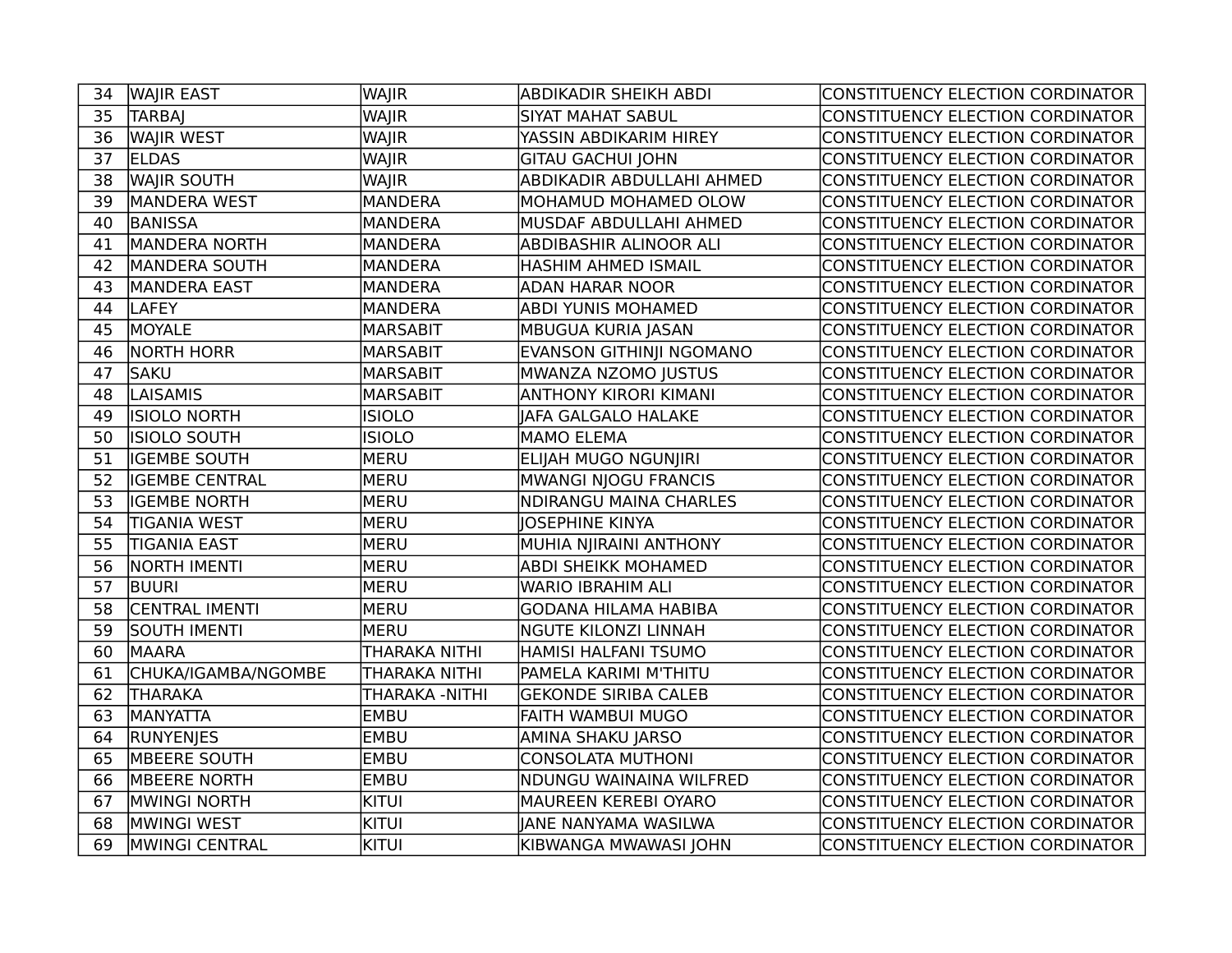| 70  | <b>KITUI WEST</b>     | <b>k</b> itui    | MUTUA MBAI JAMES               | CONSTITUENCY ELECTION CORDINATOR        |
|-----|-----------------------|------------------|--------------------------------|-----------------------------------------|
| 71  | <b>KITUI RURAL</b>    | <b>KITUI</b>     | SAHARA IBRAHIM MAALIM          | CONSTITUENCY ELECTION CORDINATOR        |
| 72  | <b>KITUI CENTRAL</b>  | <b>KITUI</b>     | <b>MPARO RIARA MAURICE</b>     | CONSTITUENCY ELECTION CORDINATOR        |
| 73  | <b>KITUI EAST</b>     | <b>KITUI</b>     | MWANGI KANYORIA STANLEY        | CONSTITUENCY ELECTION CORDINATOR        |
| 74  | <b>KITUI SOUTH</b>    | <b>KITUI</b>     | <b>WANDEO AWUOR PAMELA</b>     | <b>CONSTITUENCY ELECTION CORDINATOR</b> |
| 75  | MASINGA               | <b>MACHAKOS</b>  | NICHOLAS KALIMI KAMANDALI      | CONSTITUENCY ELECTION CORDINATOR        |
| 76  | <b>YATTA</b>          | <b>MACHAKOS</b>  | LUCY MBITHE JOHN               | CONSTITUENCY ELECTION CORDINATOR        |
| 77  | KANGUNDO              | <b>MACHAKOS</b>  | <b>ROSALINE YIAMAT KASALE</b>  | CONSTITUENCY ELECTION CORDINATOR        |
| 78  | MATUNGULU             | <b>MACHAKOS</b>  | MACHEKELE JACOB                | CONSTITUENCY ELECTION CORDINATOR        |
| 79  | <b>KATHIANI</b>       | <b>MACHAKOS</b>  | <b>SARUNI SAITABAU VINCENT</b> | CONSTITUENCY ELECTION CORDINATOR        |
| 80  | MAVOKO                | <b>MACHAKOS</b>  | <b>SAMUEL NYAMOSI CHACHA</b>   | CONSTITUENCY ELECTION CORDINATOR        |
| 81  | <b>MACHAKOS TOWN</b>  | <b>MACHAKOS</b>  | MARVIN MUNGAH KARANJA          | CONSTITUENCY ELECTION CORDINATOR        |
| 82  | <b>MWALA</b>          | <b>MACHAKOS</b>  | NJENGA LEONARD                 | CONSTITUENCY ELECTION CORDINATOR        |
| 83  | <b>MBOONI</b>         | <b>MAKUENI</b>   | <b>SALIM BILALI</b>            | CONSTITUENCY ELECTION CORDINATOR        |
| 84  | <b>KILOME</b>         | <b>MAKUENI</b>   | PETER MAHUI ANTHONY            | CONSTITUENCY ELECTION CORDINATOR        |
| 85  | KAITI                 | <b>MAKUENI</b>   | MWANGI KIMANI BERNARD          | CONSTITUENCY ELECTION CORDINATOR        |
| 86  | MAKUENI               | <b>MAKUENI</b>   | LANGO IBRAHIM GUYO             | <b>CONSTITUENCY ELECTION CORDINATOR</b> |
| 87  | <b>KIBWEZI WEST</b>   | <b>MAKUENI</b>   | MUIGAI KAMAU PETER             | CONSTITUENCY ELECTION CORDINATOR        |
| 88  | <b>KIBWEZI EAST</b>   | <b>MAKUENI</b>   | <b>FRANCIS WAITA DAVID</b>     | CONSTITUENCY ELECTION CORDINATOR        |
| 89  | KINANGOP              | NYANDARUA        | <b>AGNES OBUTU MARETE</b>      | CONSTITUENCY ELECTION CORDINATOR        |
| 90  | <b>KIPIPIRI</b>       | <b>NYANDARUA</b> | <b>FESTUS MARI NGEERAH</b>     | CONSTITUENCY ELECTION CORDINATOR        |
| 91  | <b>OL KALOU</b>       | <b>NYANDARUA</b> | <b>GITONGA MAUTA JEPHITHER</b> | CONSTITUENCY ELECTION CORDINATOR        |
| 92  | OL JORO OROK          | <b>NYANDARUA</b> | <b>SIMON KAMANGARU</b>         | CONSTITUENCY ELECTION CORDINATOR        |
| 93  | NDARAGWA              | <b>NYANDARUA</b> | NJIRU NAMU NELSON              | CONSTITUENCY ELECTION CORDINATOR        |
| 94  | <b>TETU</b>           | <b>NYERI</b>     | WANJIKU MURIUKI AGNES          | CONSTITUENCY ELECTION CORDINATOR        |
| 95  | KIENI                 | <b>NYERI</b>     | DAMIANO REBECCA MWONTUNE       | CONSTITUENCY ELECTION CORDINATOR        |
| 96  | <b>MATHIRA</b>        | <b>NYERI</b>     | KAHURA KANUA JOHN              | CONSTITUENCY ELECTION CORDINATOR        |
| 97  | <b>OTHAYA</b>         | <b>NYERI</b>     | ANANCIETA KAVEKE MUSAU         | CONSTITUENCY ELECTION CORDINATOR        |
| 98  | MUKURWEINI            | <b>NYERI</b>     | ESTHER WANJIKU WANJOHI         | <b>CONSTITUENCY ELECTION CORDINATOR</b> |
| 99  | <b>NYERI TOWN</b>     | <b>NYERI</b>     | JENIFFER WANJA MUGAMBI         | CONSTITUENCY ELECTION CORDINATOR        |
|     | 100 MWEA              | <b>KIRINYAGA</b> | MUTHUSI MAINGI JULIUS          | CONSTITUENCY ELECTION CORDINATOR        |
| 101 | <b>GICHUGU</b>        | <b>KIRINYAGA</b> | <b>TITUS KITHEKA MUTEMI</b>    | CONSTITUENCY ELECTION CORDINATOR        |
| 102 | <b>NDIA</b>           | <b>KIRINYAGA</b> | MILLICENT WANJIRU MBUI         | CONSTITUENCY ELECTION CORDINATOR        |
|     | 103 KIRINYAGA CENTRAL | <b>KIRINYAGA</b> | DOMONIC KAPIRI LEPARMARAI      | CONSTITUENCY ELECTION CORDINATOR        |
| 104 | KANGEMA               | MURANG'A         | SOITA WEKESA ARNOLD            | CONSTITUENCY ELECTION CORDINATOR        |
|     | 105 MATHIOYA          | MURANG'A         | MUTUA MBUU REUBEN              | CONSTITUENCY ELECTION CORDINATOR        |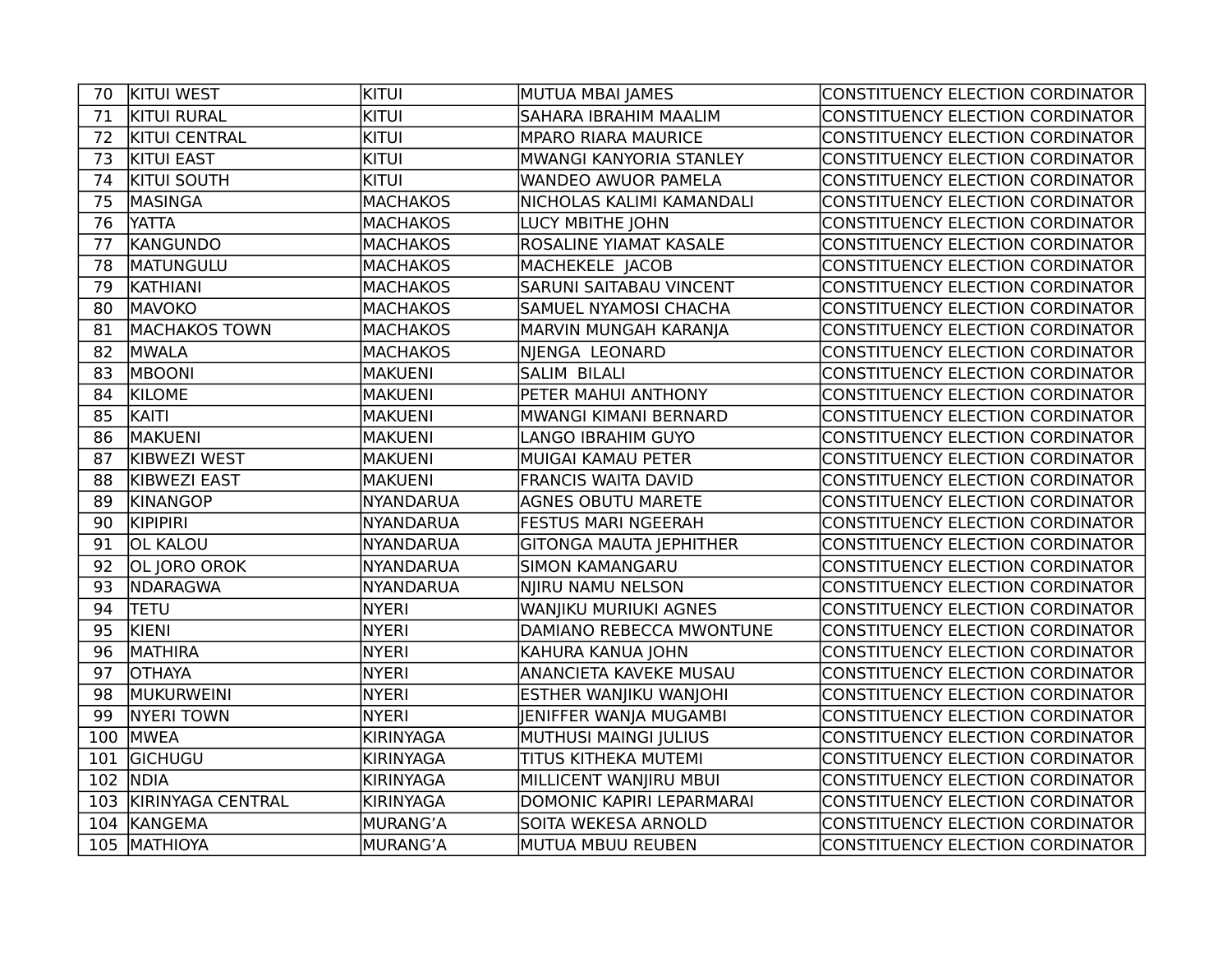| 106 KIHARU                    | MURANG'A           | JANET NDANU MUTIA               | CONSTITUENCY ELECTION CORDINATOR        |
|-------------------------------|--------------------|---------------------------------|-----------------------------------------|
| 107 KIGUMO                    | MURANG'A           | KAINDIO MAUTA PETER             | CONSTITUENCY ELECTION CORDINATOR        |
| 108 MARAGWA                   | MURANG'A           | <b>EMMA GITAU</b>               | CONSTITUENCY ELECTION CORDINATOR        |
| 109 KANDARA                   | MURANG'A           | <b>MULE MALONZA MARTIN</b>      | <b>CONSTITUENCY ELECTION CORDINATOR</b> |
| 110 GATANGA                   | MURANG'A           | <b>VERONICA LEKOPOLE</b>        | CONSTITUENCY ELECTION CORDINATOR        |
| <b>GATUNDU SOUTH</b><br>111   | KIAMBU             | NDAKI MUTUVA HELLEN             | CONSTITUENCY ELECTION CORDINATOR        |
| 112 GATUNDU NORTH             | KIAMBU             | <b>GAKURU MUTHEE PATRICK</b>    | CONSTITUENCY ELECTION CORDINATOR        |
| $113$ JUJA                    | KIAMBU             | <b>MUTISO MBITHI JUSTUS</b>     | CONSTITUENCY ELECTION CORDINATOR        |
| 114 THIKA TOWN                | KIAMBU             | <b>GITOBU MUTIIRIA GEOFFREY</b> | CONSTITUENCY ELECTION CORDINATOR        |
| 115 RUIRU                     | KIAMBU             | KWANUSU DICKSON SIMIYU          | CONSTITUENCY ELECTION CORDINATOR        |
| 116 GITHUNGURI                | KIAMBU             | NJUKI MUGO HANSON               | CONSTITUENCY ELECTION CORDINATOR        |
| 117 KIAMBU                    | KIAMBU             | MITHAMO WANJIRU TERESIA         | CONSTITUENCY ELECTION CORDINATOR        |
| 118 KIAMBAA                   | KIAMBU             | <b>FIDELIS KITILI KIVAYA</b>    | CONSTITUENCY ELECTION CORDINATOR        |
| 119 KABETE                    | KIAMBU             | NJOKI NJERU ROSEMARY            | CONSTITUENCY ELECTION CORDINATOR        |
| 120 KIKUYU                    | KIAMBU             | WAITHERERO MUHU TABITHA         | CONSTITUENCY ELECTION CORDINATOR        |
| LIMURU<br>121                 | KIAMBU             | WANGARI MUNYIRI LUCY            | CONSTITUENCY ELECTION CORDINATOR        |
| 122<br>LARI                   | KIAMBU             | JOSEPH GITAGAMA                 | CONSTITUENCY ELECTION CORDINATOR        |
| 123<br><b>TURKANA NORTH</b>   | <b>TURKANA</b>     | NGEITELIJIO EKALALE DANSON      | CONSTITUENCY ELECTION CORDINATOR        |
| 124<br><b>TURKANA WEST</b>    | TURKANA            | PATRICK ONYANGO WANYAMA         | CONSTITUENCY ELECTION CORDINATOR        |
| 125<br><b>TURKANA CENTRAL</b> | TURKANA            | <b>BENARD MARINE MUTALI</b>     | CONSTITUENCY ELECTION CORDINATOR        |
| 126 LOIMA                     | <b>TURKANA</b>     | LOCHA ERUKUDI                   | CONSTITUENCY ELECTION CORDINATOR        |
| 127<br><b>TURKANA SOUTH</b>   | <b>TURKANA</b>     | JOSEPH AKUTAA LOTUKOI           | CONSTITUENCY ELECTION CORDINATOR        |
| 128 TURKANA EAST              | <b>TURKANA</b>     | <b>ALFRED K RONOH</b>           | CONSTITUENCY ELECTION CORDINATOR        |
| 129 KAPENGURIA                | WEST POKOT         | <b>KENNEDY KOMULKAT</b>         | CONSTITUENCY ELECTION CORDINATOR        |
| 130 SIGOR                     | <b>WEST POKOT</b>  | JUMA AMACH DANIEL               | CONSTITUENCY ELECTION CORDINATOR        |
| 131 KACHELIBA                 | WEST POKOT         | OBONGOYA OKOCHI BONVENTURE      | CONSTITUENCY ELECTION CORDINATOR        |
| 132 POKOT SOUTH               | WEST POKOT         | KALORY MUGWANGA JUMAH           | CONSTITUENCY ELECTION CORDINATOR        |
| 133 SAMBURU WEST              | SAMBURU            | RECHAH K. TULWO JOSHUA          | CONSTITUENCY ELECTION CORDINATOR        |
| 134 SAMBURU NORTH             | SAMBURU            | <b>SAMUEL KIPLIMO KURUI</b>     | CONSTITUENCY ELECTION CORDINATOR        |
| 135 SAMBURU EAST              | <b>SAMBURU</b>     | KIRUI KANGWONY TIMOTHY          | CONSTITUENCY ELECTION CORDINATOR        |
| 136 KWANZA                    | <b>TRANS NZOIA</b> | <b>SELLAH MALAMBA CHRISTINE</b> | CONSTITUENCY ELECTION CORDINATOR        |
| 137 ENDEBESS                  | <b>TRANS NZOIA</b> | <b>AGNES WANJALA</b>            | CONSTITUENCY ELECTION CORDINATOR        |
| 138 SABOTI                    | <b>TRANS NZOIA</b> | KIPKORE KIPKOSGEI STANLEY       | CONSTITUENCY ELECTION CORDINATOR        |
| 139 KIMININI                  | <b>TRANS NZOIA</b> | ONDITI KENNEDY                  | CONSTITUENCY ELECTION CORDINATOR        |
| 140 CHERANGANY                | <b>TRANSNZOIA</b>  | CHEBII LAZARUS                  | CONSTITUENCY ELECTION CORDINATOR        |
| $141$ SOY                     | UASIN GISHU        | <b>DAN CHEPTOT</b>              | CONSTITUENCY ELECTION CORDINATOR        |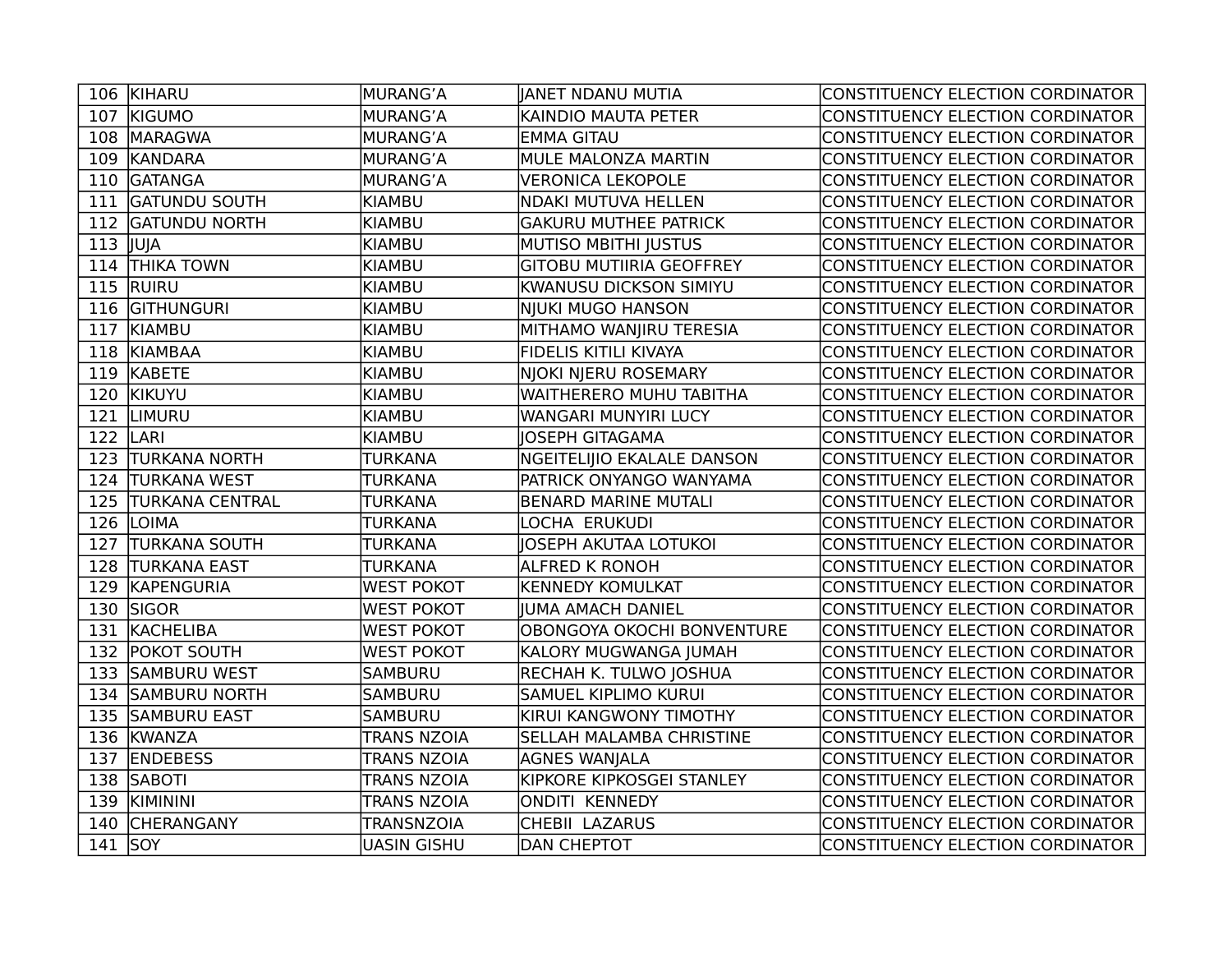|     | 142 TURBO            | UASIN GISHU                       | <b>SELLY JEMAITA CHESANG</b>  | CONSTITUENCY ELECTION CORDINATOR        |
|-----|----------------------|-----------------------------------|-------------------------------|-----------------------------------------|
|     | 143 MOIBEN           | <b>UASIN GISHU</b>                | MURAGE WAICHINGA EDWARD       | CONSTITUENCY ELECTION CORDINATOR        |
| 144 | <b>AINABKOI</b>      | <b>UASIN GISHU</b>                | MICHAEL MUTYAUBYU MWOSE       | <b>CONSTITUENCY ELECTION CORDINATOR</b> |
|     | 145 KAPSERET         | <b>UASIN GISHU</b>                | JACKTON MAKUTSA OKUBASU       | CONSTITUENCY ELECTION CORDINATOR        |
|     | 146 KESSES           | <b>UASIN GISHU</b>                | SIMALI NALIAKHO JUSTUS        | CONSTITUENCY ELECTION CORDINATOR        |
| 147 | <b>MARAKWET EAST</b> | <b>ELGEYO-</b><br>MARAKWET        | <b>MARTIN KITUYI WEKESA</b>   | CONSTITUENCY ELECTION CORDINATOR        |
|     |                      | <b>ELGEYO-</b>                    |                               |                                         |
|     | 148   MARAKWET WEST  | <b>MAGRAKOVET</b>                 | MUCHANGI KABEBE MICHAEL       | CONSTITUENCY ELECTION CORDINATOR        |
| 149 | <b>KEIYO NORTH</b>   | MARAKWET                          | <b>MATHEW K KIPCHENGER</b>    | CONSTITUENCY ELECTION CORDINATOR        |
|     | 150 KEIYO SOUTH      | <b>ELGEYO-</b><br><b>MARAKWET</b> | LILLIAN ANYANGO OKOTH         | CONSTITUENCY ELECTION CORDINATOR        |
| 151 | <b>TINDERET</b>      | <b>NANDI</b>                      | <b>EDWARD TOROITICH KITUM</b> | <b>CONSTITUENCY ELECTION CORDINATOR</b> |
|     | 152 ALDAI            | <b>NANDI</b>                      | DOREEN NANJAKULULU WAWIRE     | CONSTITUENCY ELECTION CORDINATOR        |
|     | 153 NANDI HILLS      | <b>NANDI</b>                      | <b>OTIENO RESA PETER</b>      | CONSTITUENCY ELECTION CORDINATOR        |
|     | 154 CHESUMEI         | NANDI                             | MILDRED NASWA WANYONYI WACHIY | CONSTITUENCY ELECTION CORDINATOR        |
|     | 155 EMGWEN           | NANDI                             | RAJAB MAKOKHA BARASA          | CONSTITUENCY ELECTION CORDINATOR        |
| 156 | MOSOP                | NANDI                             | <b>MAXIMILLA LANGAT</b>       | CONSTITUENCY ELECTION CORDINATOR        |
| 157 | <b>TIATY</b>         | BARINGO                           | <b>AHETE OPIYO MOSES</b>      | CONSTITUENCY ELECTION CORDINATOR        |
|     | 158 BARINGO NORTH    | BARINGO                           | JOSEPH LEBOO MASINDET         | CONSTITUENCY ELECTION CORDINATOR        |
|     | 159 BARINGO CENTRAL  | BARINGO                           | <b>OTIENO ORWA ERASTUS</b>    | CONSTITUENCY ELECTION CORDINATOR        |
|     | 160 BARINGO SOUTH    | BARINGO                           | <b>PAUL CHERUIYOT KONES</b>   | CONSTITUENCY ELECTION CORDINATOR        |
|     | 161 MOGOTIO          | BARINGO                           | SEINA LEKISAAT                | CONSTITUENCY ELECTION CORDINATOR        |
|     | 162 ELDAMA RAVINE    | BARINGO                           | <b>NDIRANGU KURIA PETER</b>   | CONSTITUENCY ELECTION CORDINATOR        |
| 163 | <b>LAIKIPIA WEST</b> | LAIKIPIA                          | KINYUA MWII JOHN              | CONSTITUENCY ELECTION CORDINATOR        |
| 164 | LAIKIPIA EAST        | LAIKIPIA                          | <b>WACERA NJOROGE ACENIA</b>  | CONSTITUENCY ELECTION CORDINATOR        |
| 165 | LAIKIPIA NORTH       | LAIKIPIA                          | <b>MOSES NIERU MBOGO</b>      | <b>CONSTITUENCY ELECTION CORDINATOR</b> |
| 166 | MOLO                 | NAKURU                            | KAMAU WAINAINA ANTHONY        | CONSTITUENCY ELECTION CORDINATOR        |
|     | 167 NJORO            | <b>NAKURU</b>                     | OJIEM ORIEDO SAMSON           | CONSTITUENCY ELECTION CORDINATOR        |
|     | 168 NAIVASHA         | <b>NAKURU</b>                     | MUTHURI MBUI DAVID            | CONSTITUENCY ELECTION CORDINATOR        |
|     | 169 GILGIL           | NAKURU                            | JEREMIAH NGUTHU               | CONSTITUENCY ELECTION CORDINATOR        |
|     | 170 KURESOI SOUTH    | NAKURU                            | <b>GITHINJI CHEGE GEORGE</b>  | CONSTITUENCY ELECTION CORDINATOR        |
| 171 | KURESOI NORTH        | NAKURU                            | <b>GEORGE KARANI NGANGA</b>   | CONSTITUENCY ELECTION CORDINATOR        |
| 172 | <b>SUBUKIA</b>       | NAKURU                            | <b>OKINYI BARAZA ESBORN</b>   | CONSTITUENCY ELECTION CORDINATOR        |
|     | 173 RONGAI           | NAKURU                            | CHELANGAT RONO DAISY          | CONSTITUENCY ELECTION CORDINATOR        |
|     | 174 BAHATI           | NAKURU                            | MILLIAM WANJIRU GACHIHI       | CONSTITUENCY ELECTION CORDINATOR        |
|     | 175 NAKURU TOWN WEST | NAKURU                            | <b>CYRIL ESURUMAIT ETIANG</b> | CONSTITUENCY ELECTION CORDINATOR        |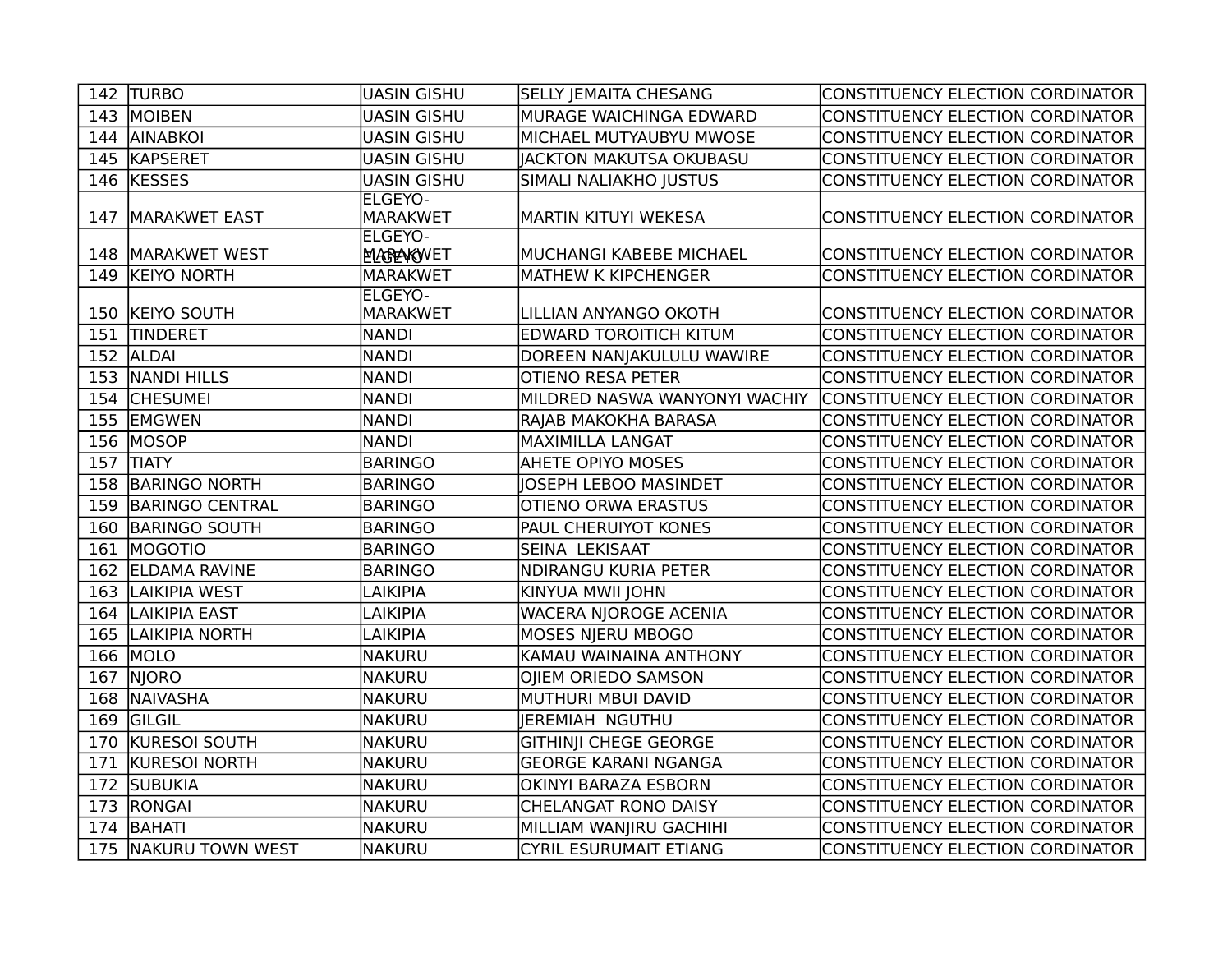|     | 176 NAKURU TOWN EAST  | NAKURU          | HARUN GATHIRU NJUGUNA           | CONSTITUENCY ELECTION CORDINATOR        |
|-----|-----------------------|-----------------|---------------------------------|-----------------------------------------|
| 177 | <b>KILGORIS</b>       | NAROK           | MACHARIA OMBOGO ELIJAH          | CONSTITUENCY ELECTION CORDINATOR        |
| 178 | <b>EMURUA DIKIRR</b>  | <b>NAROK</b>    | <b>OTIENO MAYO SAMSON</b>       | CONSTITUENCY ELECTION CORDINATOR        |
| 179 | NAROK NORTH           | <b>NAROK</b>    | <b>MARK MEJOOLI LEMPAKA</b>     | CONSTITUENCY ELECTION CORDINATOR        |
|     | 180 NAROK EAST        | <b>NAROK</b>    | CHRISTINE ACHIENG OTIENO        | CONSTITUENCY ELECTION CORDINATOR        |
|     | 181 NAROK SOUTH       | <b>NAROK</b>    | <b>GRACE ATIENO OWINO</b>       | CONSTITUENCY ELECTION CORDINATOR        |
|     | 182 NAROK WEST        | NAROK           | KIPLAGAT BIAMAH NOAH            | CONSTITUENCY ELECTION CORDINATOR        |
|     | 183 KAJIADO NORTH     | KAJIADO         | <b>AGNES SIYIATO NANKEYAI</b>   | CONSTITUENCY ELECTION CORDINATOR        |
|     | 184 KAJIADO CENTRAL   | KAJIADO         | <b>ALICE NDUNGE</b>             | CONSTITUENCY ELECTION CORDINATOR        |
|     | 185 KAJIADO EAST      | KAJIADO         | SILVIA CHEPCHUMBA MARITIM       | CONSTITUENCY ELECTION CORDINATOR        |
|     | 186 KAJIADO WEST      | KAJIADO         | KWAMBOKA MOGAKA FLORENCE        | CONSTITUENCY ELECTION CORDINATOR        |
|     | 187 KAJIADO SOUTH     | KAJIADO         | MBOLU MUSYOKA DANIEL            | CONSTITUENCY ELECTION CORDINATOR        |
|     | 188 KIPKELION EAST    | KERICHO         | <b>KENNEDY CHARANA JOHN</b>     | <b>CONSTITUENCY ELECTION CORDINATOR</b> |
| 189 | <b>KIPKELION WEST</b> | <b>KERICHO</b>  | LYDIA CHEPKEMOI ROTICH          | CONSTITUENCY ELECTION CORDINATOR        |
| 190 | <b>AINAMOI</b>        | <b>KERICHO</b>  | H. OWINO ODENGE FREDRICK        | CONSTITUENCY ELECTION CORDINATOR        |
| 191 | <b>BURETI</b>         | <b>KERICHO</b>  | <b>OUMA ONYANGO PETER</b>       | <b>CONSTITUENCY ELECTION CORDINATOR</b> |
|     | 192 BELGUT            | <b>KERICHO</b>  | LILLIAN VUGUTSA AMBATSA LILUMAH | CONSTITUENCY ELECTION CORDINATOR        |
|     | 193 SIGOWET/SOIN      | <b>KERICHO</b>  | <b>B. MUKAYA EVELYA</b>         | CONSTITUENCY ELECTION CORDINATOR        |
|     | 194 SOTIK             | <b>BOMET</b>    | K. KIMELIL VINCENT              | CONSTITUENCY ELECTION CORDINATOR        |
|     | 195 CHEPALUNGU        | <b>BOMET</b>    | <b>PAUL MUIRURI MBUGUA</b>      | CONSTITUENCY ELECTION CORDINATOR        |
|     | 196 BOMET EAST        | <b>BOMET</b>    | SYLVIA JEPCHUMBA                | CONSTITUENCY ELECTION CORDINATOR        |
| 197 | <b>BOMET CENTRAL</b>  | <b>BOMET</b>    | MAINGI MWANGI JAMES             | CONSTITUENCY ELECTION CORDINATOR        |
|     | 198 KONOIN            | <b>BOMET</b>    | CATHERINE CHEPKERUI             | CONSTITUENCY ELECTION CORDINATOR        |
|     | 199 LUGARI            | <b>KAKAMEGA</b> | KIPKEMBOI LAGAT JAPHETH         | CONSTITUENCY ELECTION CORDINATOR        |
|     | 200  LIKUYANI         | <b>KAKAMEGA</b> | <b>GICHABA OTARA ENOCK</b>      | CONSTITUENCY ELECTION CORDINATOR        |
|     | 201 MALAVA            | <b>KAKAMEGA</b> | <b>ISAAC KIPLAGAT RUTTO</b>     | CONSTITUENCY ELECTION CORDINATOR        |
| 202 | <b>LURAMBI</b>        | <b>KAKAMEGA</b> | <b>ELIDA ADHIAMBO OCHIENG</b>   | CONSTITUENCY ELECTION CORDINATOR        |
| 203 | NAVAKHOLO             | <b>KAKAMEGA</b> | JOYCE NAMUNYAK                  | CONSTITUENCY ELECTION CORDINATOR        |
| 204 | MUMIAS WEST           | <b>KAKAMEGA</b> | PERES CHERONO MAIYO             | CONSTITUENCY ELECTION CORDINATOR        |
| 205 | MUMIAS EAST           | <b>KAKAMEGA</b> | LAZARUS EDONGA EMANIKOR         | CONSTITUENCY ELECTION CORDINATOR        |
|     | 206 MATUNGU           | <b>KAKAMEGA</b> | JOHN KIPLANGAT KIRUI            | CONSTITUENCY ELECTION CORDINATOR        |
| 207 | <b>BUTERE</b>         | <b>KAKAMEGA</b> | <b>BEDI IYADI NANCY</b>         | CONSTITUENCY ELECTION CORDINATOR        |
| 208 | KHWISERO              | <b>KAKAMEGA</b> | <b>ERICK OMONDI GEORGE</b>      | CONSTITUENCY ELECTION CORDINATOR        |
|     | 209 SHINYALU          | <b>KAKAMEGA</b> | <b>BAHATI LUMITI HENRY</b>      | CONSTITUENCY ELECTION CORDINATOR        |
|     | 210  IKOLOMANI        | <b>KAKAMEGA</b> | <b>HADSON O SALENOI</b>         | CONSTITUENCY ELECTION CORDINATOR        |
|     | 211 VIHIGA            | <b>VIHIGA</b>   | KIPRONO RUTO ISAACK             | CONSTITUENCY ELECTION CORDINATOR        |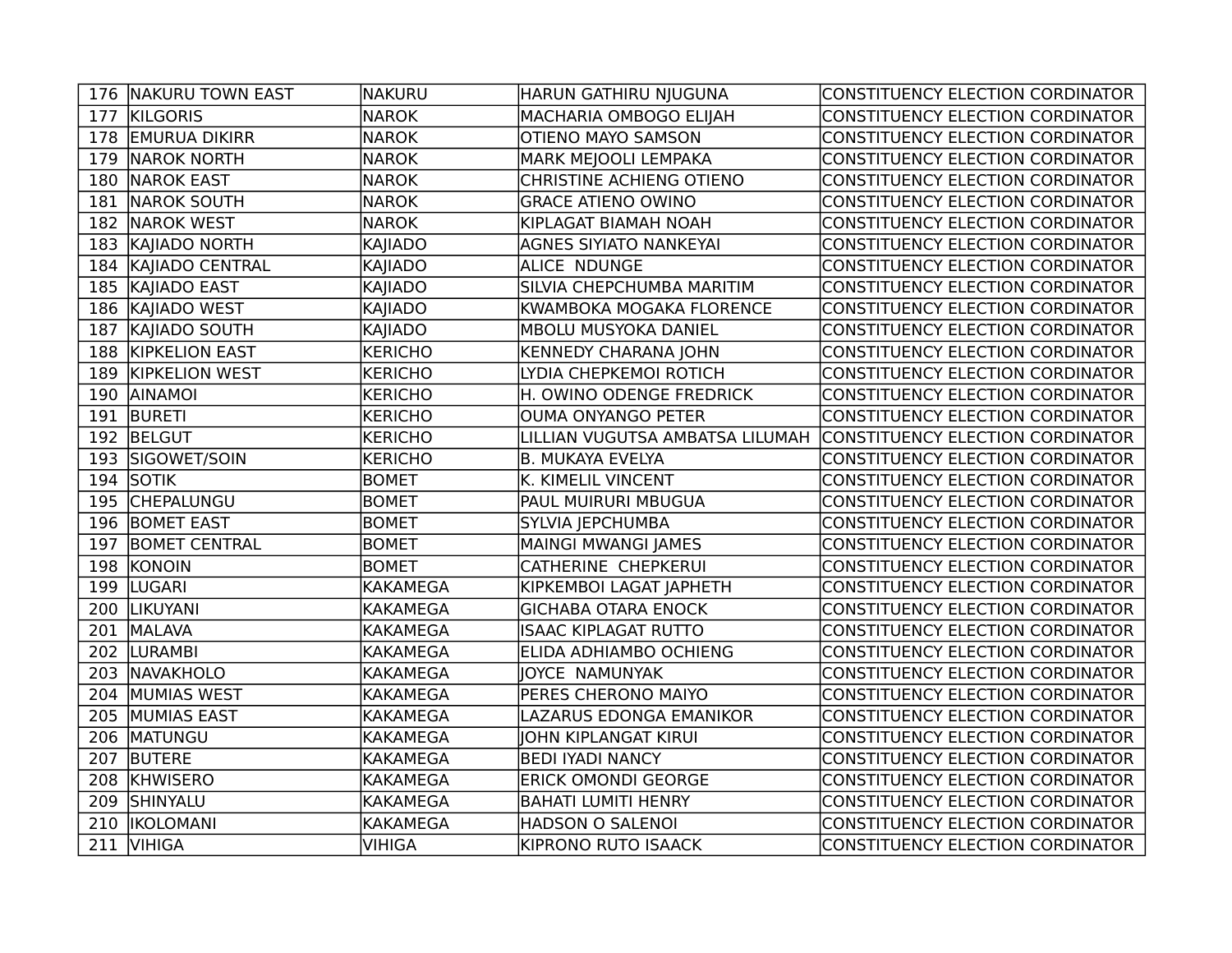|     | 212 SABATIA           | VIHIGA         | <b>OWISO OUMA MARK</b>          | CONSTITUENCY ELECTION CORDINATOR |
|-----|-----------------------|----------------|---------------------------------|----------------------------------|
|     | 213 HAMISI            | <b>VIHIGA</b>  | KIPKEMOI NG`ETICH THOMAS        | CONSTITUENCY ELECTION CORDINATOR |
|     | 214 EMUHAYA           | <b>VIHIGA</b>  | ABDALLAH SALIM WILLIAM          | CONSTITUENCY ELECTION CORDINATOR |
|     | 215 LUANDA            | <b>VIHIGA</b>  | <b>SYLVESTER OUMA OMOLO</b>     | CONSTITUENCY ELECTION CORDINATOR |
|     | 216 MT ELGON          | BUNGOMA        | <b>WILSON KIMUTAI KIPCHUMBA</b> | CONSTITUENCY ELECTION CORDINATOR |
|     | 217 SIRISIA           | BUNGOMA        | <b>OCHANYO KENNEDY</b>          | CONSTITUENCY ELECTION CORDINATOR |
|     | 218 KABUCHAI          | BUNGOMA        | LUMWAGI ESUZA BENSON            | CONSTITUENCY ELECTION CORDINATOR |
|     | 219 BUMULA            | BUNGOMA        | KIMUTAI KEMEI NORBERT           | CONSTITUENCY ELECTION CORDINATOR |
|     | 220 KANDUYI           | BUNGOMA        | EUNICE JELAGAT MARU             | CONSTITUENCY ELECTION CORDINATOR |
|     | 221 WEBUYE EAST       | <b>BUNGOMA</b> | <b>CHERUTO SAINA PERIS</b>      | CONSTITUENCY ELECTION CORDINATOR |
|     | 222 WEBUYE WEST       | BUNGOMA        | KIPCHIRCHIR SEREM GIILBERT      | CONSTITUENCY ELECTION CORDINATOR |
|     | 223 KIMILILI          | <b>BUNGOMA</b> | SAMWEL KIPTOO KEMBOI            | CONSTITUENCY ELECTION CORDINATOR |
|     | 224 TONGAREN          | BUNGOMA        | EDWIN MWANGI KABURIA            | CONSTITUENCY ELECTION CORDINATOR |
| 225 | <b>TESO NORTH</b>     | <b>BUSIA</b>   | JULIANA GOMIT AUMA              | CONSTITUENCY ELECTION CORDINATOR |
| 226 | <b>TESO SOUTH</b>     | <b>BUSIA</b>   | ROSELYNE AKINYI ONYANGO         | CONSTITUENCY ELECTION CORDINATOR |
| 227 | <b>NAMBALE</b>        | <b>BUSIA</b>   | KIPKOGEI BOWEN NOAH             | CONSTITUENCY ELECTION CORDINATOR |
| 228 | <b>MATAYOS</b>        | <b>BUSIA</b>   | KIPRUTO KERICH JEREMIAH         | CONSTITUENCY ELECTION CORDINATOR |
|     | 229 BUTULA            | BUSIA          | <b>MARIACH LIMARIS JACKSON</b>  | CONSTITUENCY ELECTION CORDINATOR |
|     | 230 FUNYULA           | BUSIA          | <b>GODFREY ETHERI ENGOR</b>     | CONSTITUENCY ELECTION CORDINATOR |
|     | 231 BUDALANGI         | BUSIA          | <b>TIYO KISOMPE PETER</b>       | CONSTITUENCY ELECTION CORDINATOR |
|     | 232 UGENYA            | <b>SIAYA</b>   | <b>ISAIAH KHUYOLE NABWAYO</b>   | CONSTITUENCY ELECTION CORDINATOR |
|     | 233 UGUNJA            | <b>SIAYA</b>   | <b>OBARI ROSE</b>               | CONSTITUENCY ELECTION CORDINATOR |
|     | 234 ALEGO USONGA      | <b>SIAYA</b>   | SIMIYU NANDOKHA MAURICE         | CONSTITUENCY ELECTION CORDINATOR |
|     | 235 GEM               | <b>SIAYA</b>   | MARTIN NGOGA OMOLO              | CONSTITUENCY ELECTION CORDINATOR |
|     | 236 BONDO             | <b>SIAYA</b>   | <b>GREGORY MATEKWA JOHN</b>     | CONSTITUENCY ELECTION CORDINATOR |
|     | 237 RARIEDA           | <b>SIAYA</b>   | REBECCA ABWAKU                  | CONSTITUENCY ELECTION CORDINATOR |
| 238 | <b>KISUMU EAST</b>    | <b>KISUMU</b>  | ACHIENG OKEYO YVONNE            | CONSTITUENCY ELECTION CORDINATOR |
| 239 | <b>KISUMU WEST</b>    | <b>KISUMU</b>  | <b>OBARA OMARE DENNIS</b>       | CONSTITUENCY ELECTION CORDINATOR |
| 240 | <b>KISUMU CENTRAL</b> | <b>KISUMU</b>  | MUYEKHO NGUTAI JOHN             | CONSTITUENCY ELECTION CORDINATOR |
| 241 | <b>SEME</b>           | KISUMU         | <b>EVALYNE ASIKO JOYCE</b>      | CONSTITUENCY ELECTION CORDINATOR |
|     | 242 NYANDO            | KISUMU         | <b>OKKY CAROL KANGALA OMOTO</b> | CONSTITUENCY ELECTION CORDINATOR |
|     | 243 MUHORONI          | KISUMU         | <b>ALICE CHERUIYOT CHERONO</b>  | CONSTITUENCY ELECTION CORDINATOR |
| 244 | <b>NYAKACH</b>        | KISUMU         | ONYANGO JOBANDO GEORGE          | CONSTITUENCY ELECTION CORDINATOR |
|     | 245 KASIPUL           | <b>HOMABAY</b> | <b>CLEMENT OSIEMO MOKOBO</b>    | CONSTITUENCY ELECTION CORDINATOR |
|     | 246 KABONDO KASIPUL   | <b>HOMABAY</b> | <b>MATONGO SARARA MOSES</b>     | CONSTITUENCY ELECTION CORDINATOR |
|     | 247 KARACHUONYO       | <b>HOMABAY</b> | SABIRI OSIEMO JACQUELINE        | CONSTITUENCY ELECTION CORDINATOR |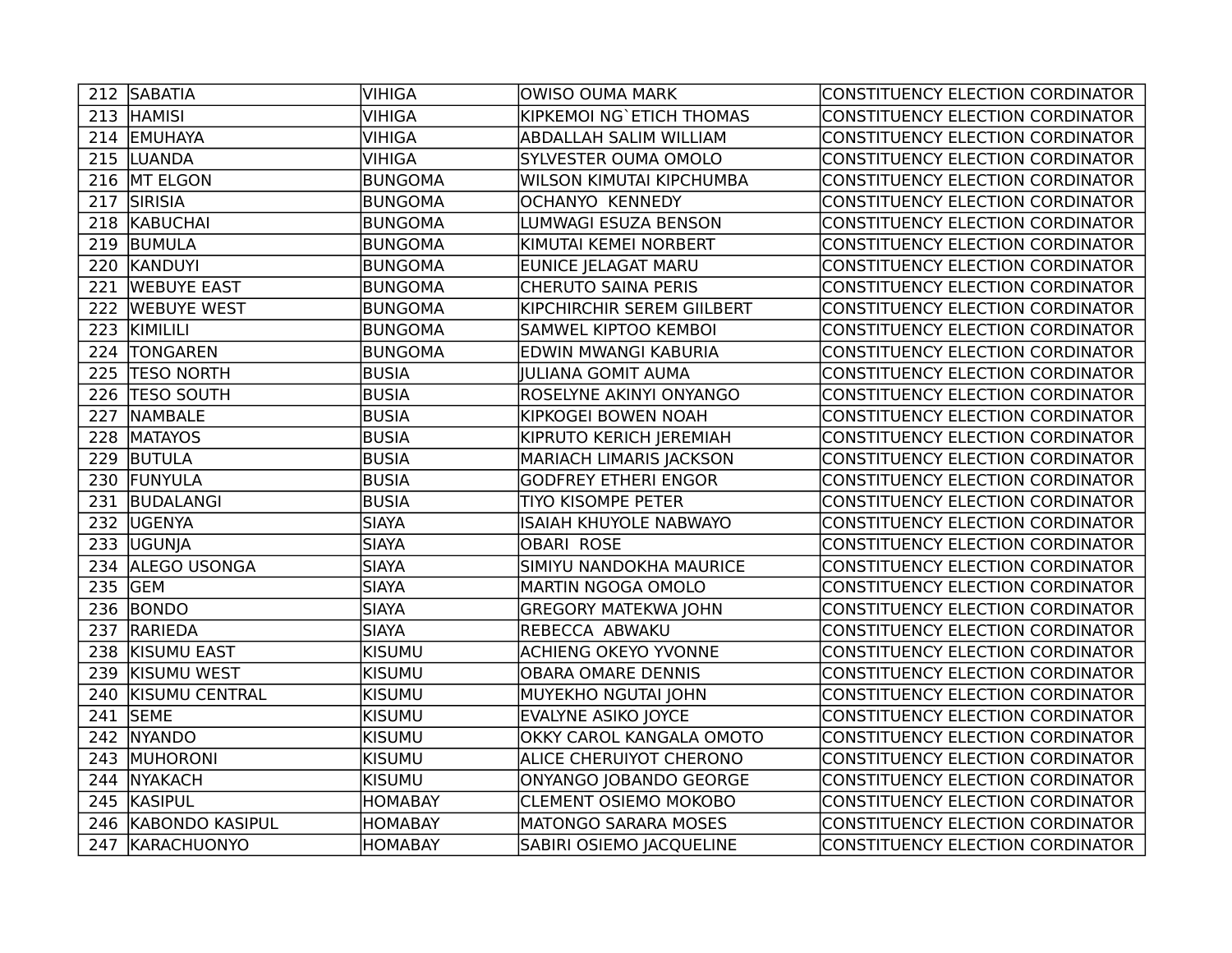|     | 248 RANGWE                 | <b>HOMABAY</b> | JUMA OTIENO EZEKIEL              | CONSTITUENCY ELECTION CORDINATOR        |
|-----|----------------------------|----------------|----------------------------------|-----------------------------------------|
|     | 249 HOMABAY TOWN           | <b>HOMABAY</b> | YEGON KIBOS KIPRUTO              | CONSTITUENCY ELECTION CORDINATOR        |
|     | 250 NDHIWA                 | <b>HOMABAY</b> | AMIN S. WASIKE YUSUF             | CONSTITUENCY ELECTION CORDINATOR        |
| 251 | MBITA                      | <b>HOMABAY</b> | <b>BERNARD OGWERI CHIENGA</b>    | CONSTITUENCY ELECTION CORDINATOR        |
|     | 252 SUBA                   | <b>HOMABAY</b> | <b>SHAOLIN LERICHE MEIGURAN</b>  | CONSTITUENCY ELECTION CORDINATOR        |
|     | 253 RONGO                  | <b>MIGORI</b>  | <b>OLE TAISWA JOHN</b>           | CONSTITUENCY ELECTION CORDINATOR        |
|     | 254 AWENDO                 | <b>MIGORI</b>  | <b>MUSA OKETCH OLWALO</b>        | CONSTITUENCY ELECTION CORDINATOR        |
| 255 | <b>SUNA EAST</b>           | <b>MIGORI</b>  | LEONARD AMENYA OKEMWA            | CONSTITUENCY ELECTION CORDINATOR        |
|     | 256 SUNA WEST              | <b>MIGORI</b>  | KIPNGENO SIGEI JOSEPH            | CONSTITUENCY ELECTION CORDINATOR        |
| 257 | URIRI                      | <b>MIGORI</b>  | <b>SUMBWA AMBUKO BENSON</b>      | CONSTITUENCY ELECTION CORDINATOR        |
|     | 258 NYATIKE                | <b>MIGORI</b>  | <b>WESLEY KIPYEGON RUTTOH</b>    | <b>CONSTITUENCY ELECTION CORDINATOR</b> |
|     | 259 KURIA WEST             | <b>MIGORI</b>  | JOSEPH BENSON NGENO              | CONSTITUENCY ELECTION CORDINATOR        |
|     | 260 KURIA EAST             | <b>MIGORI</b>  | <b>JOEL OMAE OKIABERA</b>        | CONSTITUENCY ELECTION CORDINATOR        |
| 261 | BONCHARI                   | kisii          | DAVID KIPKEMOI CHEROP            | CONSTITUENCY ELECTION CORDINATOR        |
| 262 | <b>SOUTH MUGIRANGO</b>     | KISII          | <b>OUKO ODHIAMBO GREGORY</b>     | CONSTITUENCY ELECTION CORDINATOR        |
| 263 | <b>BOMACHOGE BORABU</b>    | KISII          | <b>BERNARD ARGWINGS ODUL</b>     | CONSTITUENCY ELECTION CORDINATOR        |
| 264 | <b>BOBASI</b>              | kisii          | KIPLANGAT NGENY ROBERT           | CONSTITUENCY ELECTION CORDINATOR        |
| 265 | <b>BOMACHOGE CHACHE</b>    | KISII          | CHILAI AMOSI NYONGESA            | <b>CONSTITUENCY ELECTION CORDINATOR</b> |
|     | 266   NYARIBARI MASABA     | kisii          | <b>MARK GIKARO MANCO</b>         | CONSTITUENCY ELECTION CORDINATOR        |
| 267 | NYARIBARI CHACHE           | kisii          | MUNYES LUKUWOM MOSES             | CONSTITUENCY ELECTION CORDINATOR        |
| 268 | <b>KITUTU CHACHE NORTH</b> | kisii          | JULIUS MEJA OKEYO                | CONSTITUENCY ELECTION CORDINATOR        |
| 269 | <b>KITUTU CHACHE SOUTH</b> | kisii          | AKUMU IMBO HILDA                 | CONSTITUENCY ELECTION CORDINATOR        |
| 270 | <b>KITUTU MASABA</b>       | <b>NYAMIRA</b> | <b>OMONDI DAULA MOSES</b>        | CONSTITUENCY ELECTION CORDINATOR        |
| 271 | <b>WEST MUGIRANGO</b>      | <b>NYAMIRA</b> | ODUOR JUMA JOSEPH                | CONSTITUENCY ELECTION CORDINATOR        |
| 272 | NORTH MUGIRANGO            | <b>NYAMIRA</b> | <b>MARJORIE PATIENCE OWINO</b>   | CONSTITUENCY ELECTION CORDINATOR        |
|     | 273 BORABU                 | <b>NYAMIRA</b> | THOMAS ONGERI OTETE              | CONSTITUENCY ELECTION CORDINATOR        |
|     | 274 WESTLANDS              | <b>NAIROBI</b> | <b>CATHRINE KITHINJI</b>         | CONSTITUENCY ELECTION CORDINATOR        |
| 275 | DAGORETTI NORTH            | <b>NAIROBI</b> | MUNGAI MAINA JAMES               | CONSTITUENCY ELECTION CORDINATOR        |
| 276 | DAGORETTI SOUTH            | <b>NAIROBI</b> | LIGULU OWINO MAURICE             | CONSTITUENCY ELECTION CORDINATOR        |
| 277 | LANGATA                    | <b>NAIROBI</b> | SIMOTWO SUKUKU MARTIN            | CONSTITUENCY ELECTION CORDINATOR        |
| 278 | KIBRA                      | <b>NAIROBI</b> | <b>SAKI MULI BEATRICE</b>        | CONSTITUENCY ELECTION CORDINATOR        |
|     | 279 ROYSAMBU               | <b>NAIROBI</b> | <b>EMMANUEL B OTIENO ONYANGO</b> | CONSTITUENCY ELECTION CORDINATOR        |
|     | 280 KASARANI               | <b>NAIROBI</b> | <b>BENARD MUSEE</b>              | CONSTITUENCY ELECTION CORDINATOR        |
| 281 | RUARAKA                    | NAIROBI        | <b>WACHERA MWANGI KAREN</b>      | CONSTITUENCY ELECTION CORDINATOR        |
| 282 | <b>EMBAKASI SOUTH</b>      | <b>NAIROBI</b> | KAKUNDI KYAVOA CHARLES           | CONSTITUENCY ELECTION CORDINATOR        |
|     | 283 EMBAKASI NORTH         | <b>NAIROBI</b> | K. BOINETT FRANK                 | CONSTITUENCY ELECTION CORDINATOR        |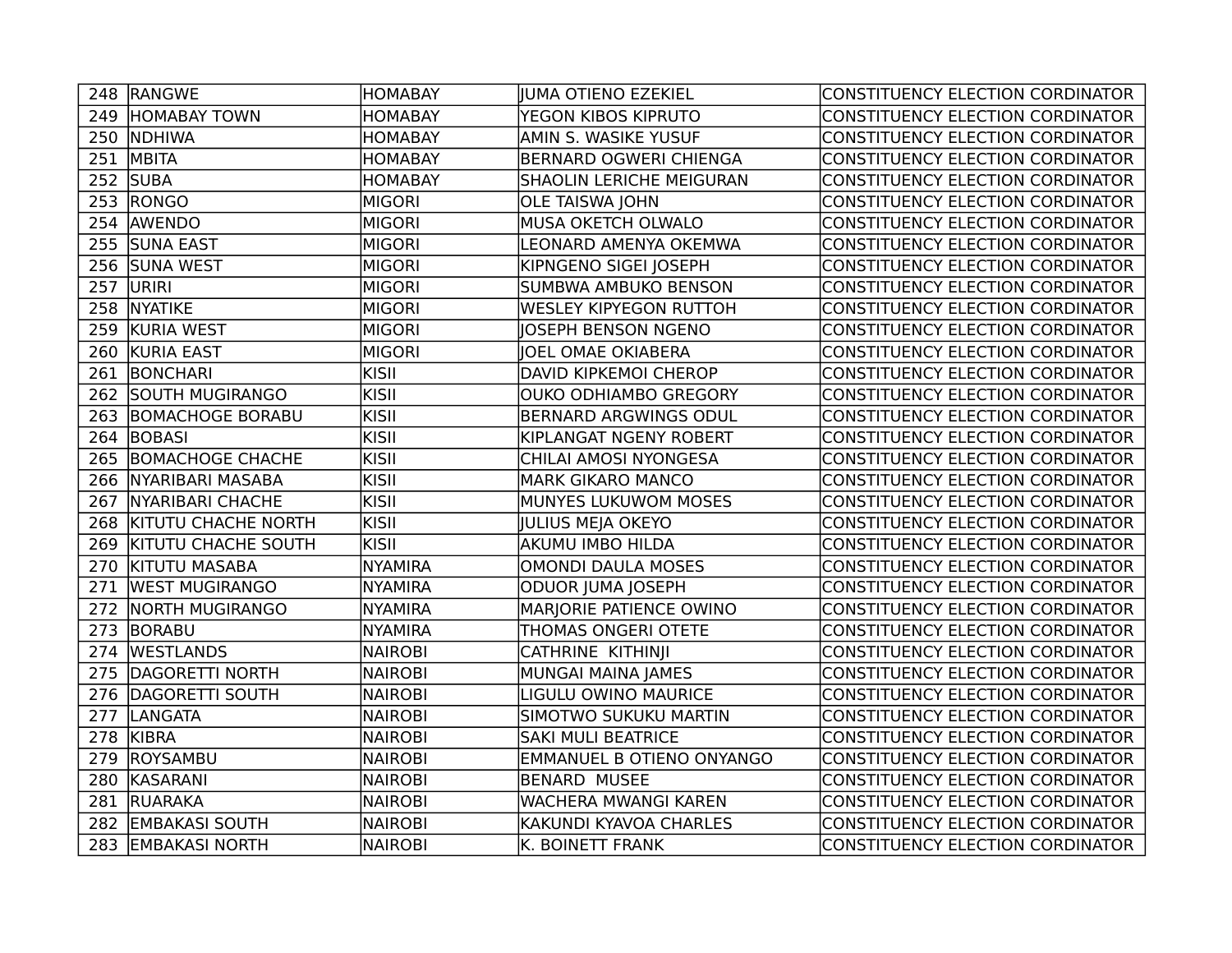| 284 EMBAKASI EAST                                       | NAIROBI             | KIPKORIR BUTTUK NICHOLAS         | CONSTITUENCY ELECTION CORDINATOR |  |
|---------------------------------------------------------|---------------------|----------------------------------|----------------------------------|--|
| 285 EMBAKASI WEST                                       | <b>NAIROBI</b>      | NJOROGE MAINA ANDREW             | CONSTITUENCY ELECTION CORDINATOR |  |
| 286 EMBAKASI CENTRAL<br><b>NAIROBI</b><br>CHEBET FRIDAH |                     | CONSTITUENCY ELECTION CORDINATOR |                                  |  |
| 287 MAKADARA                                            | <b>NAIROBI</b>      | <b>MOSES NYONGESA SIMIYU</b>     | CONSTITUENCY ELECTION CORDINATOR |  |
| 288 KAMUKUNJI                                           | <b>NAIROBI</b>      | MARY NYAMBURA NDUNGU             | CONSTITUENCY ELECTION CORDINATOR |  |
| 289 STAREHE                                             | <b>NAIROBI</b>      | PHILICE AYIEMBA                  | CONSTITUENCY ELECTION CORDINATOR |  |
| 290 MATHARE                                             | <b>NAIROBI</b>      | NZIKA MWOLOLO JOSEPHAT           | CONSTITUENCY ELECTION CORDINATOR |  |
| 291 MOMBASA                                             | MOMBASA             | NANCY WANJIKU KARIUKI            | <b>COUNTY ELECTION MANAGER</b>   |  |
| 292 KWALE                                               | <b>KWALE</b>        | AMINA HUSSEIN SOUD               | <b>COUNTY ELECTION MANAGER</b>   |  |
| 293 KILIFI                                              | KILIFI              | NELLY ILONGO                     | <b>COUNTY ELECTION MANAGER</b>   |  |
| 294 TANA RIVER                                          | <b>TANA RIVER</b>   | MOHAMED GONJOBE RAKA             | <b>COUNTY ELECTION MANAGER</b>   |  |
| 295 LAMU                                                | LAMU                | <b>ADAN ALI MOHAMED</b>          | <b>COUNTY ELECTION MANAGER</b>   |  |
| 296 TAITA TAVETA                                        | <b>TAITA TAVETA</b> | MUREITHI MUCHEKE FESTUS          | <b>COUNTY ELECTION MANAGER</b>   |  |
| 297 GARISSA                                             | <b>GARISSA</b>      | <b>ANTHONY NJOROGE DOUGLAS</b>   | <b>COUNTY ELECTION MANAGER</b>   |  |
| 298 WAJIR                                               | <b>WAJIR</b>        | <b>GICHOHI GATUMA PATRICK</b>    | <b>COUNTY ELECTION MANAGER</b>   |  |
| 299 MANDERA                                             | <b>MANDERA</b>      | <b>MARO ADE DAVID</b>            | <b>COUNTY ELECTION MANAGER</b>   |  |
| 300 MARSABIT                                            | <b>MARSABIT</b>     | MUTWIRI NJABANI ARNOLD           | <b>COUNTY ELECTION MANAGER</b>   |  |
| 301   ISIOLO                                            | <b>ISIOLO</b>       | SOLOMON MAGOVI MUDANYA           | <b>COUNTY ELECTION MANAGER</b>   |  |
| 302 MERU                                                | MERU                | <b>GICHICHI MACHARIA SAMUEL</b>  | <b>COUNTY ELECTION MANAGER</b>   |  |
| 303 THARAKA NITHI                                       | THARAKA NITHI       | OBONYO ODHIAMBO AMOS             | <b>COUNTY ELECTION MANAGER</b>   |  |
| 304 EMBU                                                | <b>EMBU</b>         | LENARUM DANIEL                   | <b>COUNTY ELECTION MANAGER</b>   |  |
| 305 KITUI                                               | <b>KITUI</b>        | <b>GOGO NGUMA ALBERT</b>         | <b>COUNTY ELECTION MANAGER</b>   |  |
| 306 MACHAKOS                                            | <b>MACHAKOS</b>     | NAKHANU WAMALWA JOYCE            | <b>COUNTY ELECTION MANAGER</b>   |  |
| 307   MAKUENI                                           | MAKUENI             | <b>EISHA OMAR MOHAMED</b>        | <b>COUNTY ELECTION MANAGER</b>   |  |
| 308 NYANDARUA                                           | <b>NYANDARUA</b>    | <b>RERIMOI BALANG GIDEON</b>     | <b>COUNTY ELECTION MANAGER</b>   |  |
| 309 NYERI                                               | <b>NYERI</b>        | ALUISIA KANINI KIMANI            | <b>COUNTY ELECTION MANAGER</b>   |  |
| 310 KIRINYAGA                                           | KIRINYAGA           | <b>SEKI LEMPAKA</b>              | <b>COUNTY ELECTION MANAGER</b>   |  |
| 311 MURANG'A                                            | MURANG'A            | KINGOO MUKEWA JOSEPH             | <b>COUNTY ELECTION MANAGER</b>   |  |
| 312 KIAMBU                                              | KIAMBU              | KAHINDI HELLEN SIDI              | <b>COUNTY ELECTION MANAGER</b>   |  |
| 313 TURKANA                                             | <b>TURKANA</b>      | <b>OYUGI GEORGE</b>              | <b>COUNTY ELECTION MANAGER</b>   |  |
| 314 WEST POKOT                                          | <b>WEST POKOT</b>   | MUHIA MWANGI JOHN                | <b>COUNTY ELECTION MANAGER</b>   |  |
| 315 SAMBURU                                             | <b>SAMBURU</b>      | <b>BEN MOSETI MISATI</b>         | <b>COUNTY ELECTION MANAGER</b>   |  |
| 316 TRANSNZOIA                                          | <b>TRANSNZOIA</b>   | DAVID MELITA KATITIA             | <b>COUNTY ELECTION MANAGER</b>   |  |
| 317 UASIN GISHU                                         | <b>ELGENGISHU</b>   | <b>WINSTONE NYONJE JACKTONE</b>  | <b>COUNTY ELECTION MANAGER</b>   |  |
| 318 ELGEYO MARAKWET                                     | <b>MARAKWET</b>     | <b>MOSES SUNKULI</b>             | <b>COUNTY ELECTION MANAGER</b>   |  |
| 319 NANDI                                               | NANDI               | <b>B. WANDABWA CATHERINE</b>     | <b>COUNTY ELECTION MANAGER</b>   |  |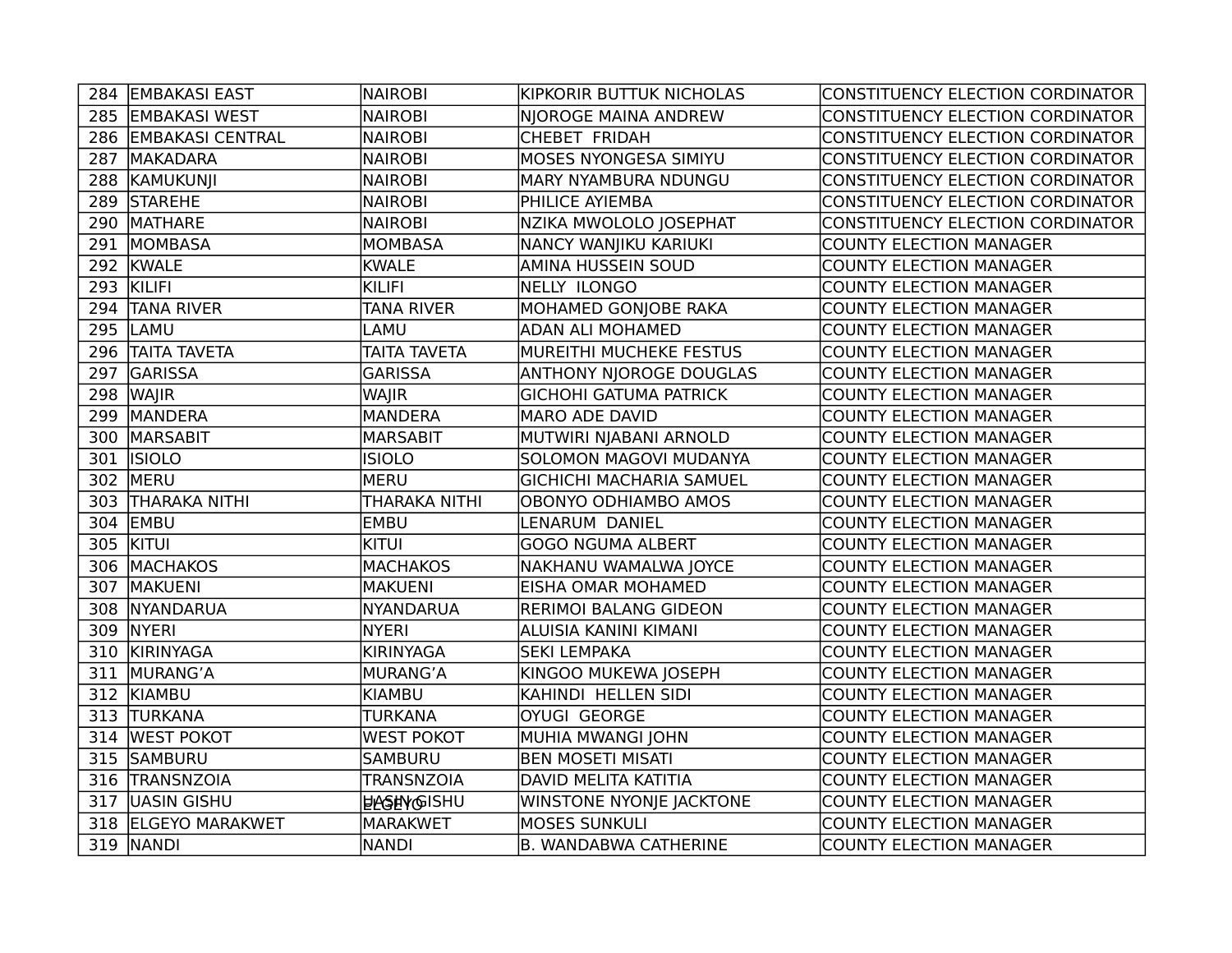| 320       | BARINGO         | <b>BARINGO</b>  | <b>HUSEIN GURRE MOHAMED</b>    | <b>COUNTY ELECTION MANAGER</b> |
|-----------|-----------------|-----------------|--------------------------------|--------------------------------|
| 321       | <b>LAIKIPIA</b> | LAIKIPIA        | KAMENE MUTISYA AGNES           | <b>COUNTY ELECTION MANAGER</b> |
| 322       | <b>NAKURU</b>   | <b>NAKURU</b>   | <b>SILAS KIPRUTO ROTICH</b>    | <b>COUNTY ELECTION MANAGER</b> |
| 323       | <b>NAROK</b>    | <b>NAROK</b>    | NDUKU KIMEU ANNAHSTACIA        | <b>COUNTY ELECTION MANAGER</b> |
|           | 324 KAJIADO     | KAJIADO         | SAADI NOOR ODOWA               | <b>COUNTY ELECTION MANAGER</b> |
|           | 325 KERICHO     | <b>KERICHO</b>  | YONAH OGALO                    | <b>COUNTY ELECTION MANAGER</b> |
| 326       | <b>BOMET</b>    | <b>BOMET</b>    | WAMBUGU NDUNGU WILLIAM         | <b>COUNTY ELECTION MANAGER</b> |
| 327       | KAKAMEGA        | <b>KAKAMEGA</b> | <b>GRACE CHEPCHIRCHIR RONO</b> | <b>COUNTY ELECTION MANAGER</b> |
| 328       | <b>VIHIGA</b>   | <b>VIHIGA</b>   | SARAH MOGATI OGARO             | <b>COUNTY ELECTION MANAGER</b> |
| 329       | <b>BUNGOMA</b>  | <b>BUNGOMA</b>  | <b>BILHA JERUTO KIPTUGEN</b>   | <b>COUNTY ELECTION MANAGER</b> |
| 330       | BUSIA           | <b>BUSIA</b>    | <b>FREDRICK OCHIENG APOPA</b>  | <b>COUNTY ELECTION MANAGER</b> |
| 331       | <b>SIAYA</b>    | <b>SIAYA</b>    | KULUNDU RUTH                   | <b>COUNTY ELECTION MANAGER</b> |
| 332       | <b>KISUMU</b>   | KISUMU          | JOHN COX LORIONOKOU            | <b>COUNTY ELECTION MANAGER</b> |
| 333       | <b>HOMABAY</b>  | <b>HOMABAY</b>  | KOSGEI MICHAEL KIPNGENO        | <b>COUNTY ELECTION MANAGER</b> |
| 334       | <b>MIGORI</b>   | <b>MIGORI</b>   | KIPROTICH A. MUTAI CHARLES     | <b>COUNTY ELECTION MANAGER</b> |
| 335 KISII |                 | KISII           | ROBERT ISAAC SIDNEY NAMULUNGU  | <b>COUNTY ELECTION MANAGER</b> |
| 336       | <b>NYAMIRA</b>  | <b>NYAMIRA</b>  | DAVID KIPRONO TOWETT           | <b>COUNTY ELECTION MANAGER</b> |
| 337       | <b>NAIROBI</b>  | <b>NAIROBI</b>  | <b>IOSEPH MELE EROO</b>        | <b>COUNTY ELECTION MANAGER</b> |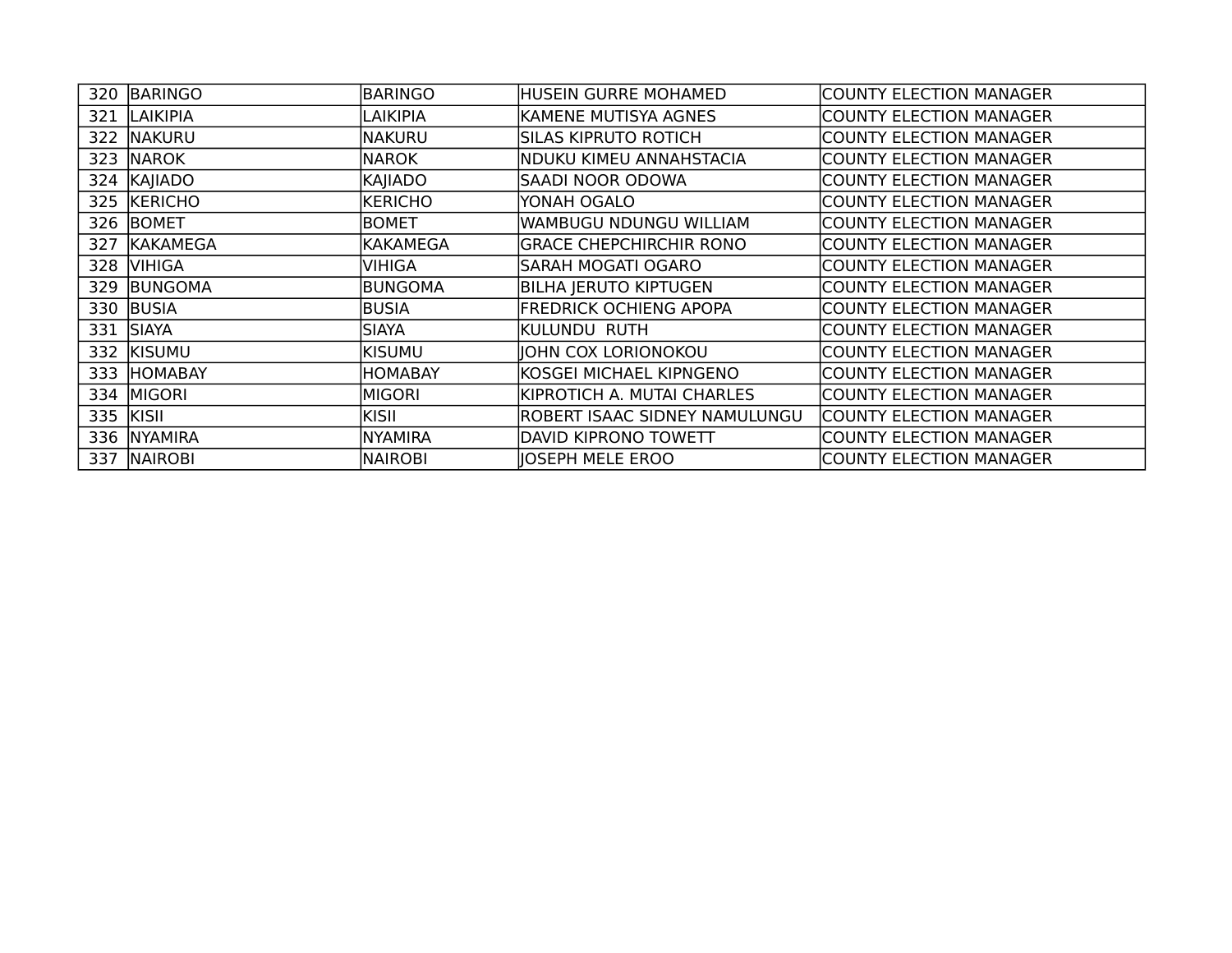| Code | <b>Constituency</b>     | <b>County</b>        | <b>Ccode</b> |  |
|------|-------------------------|----------------------|--------------|--|
| 144  | Ainabkoi                | Uasin Gishu          | 27           |  |
| 190  | Ainamoi                 | Kericho              | 35           |  |
| 152  | Aldai                   | Nandi                | 29           |  |
| 234  | Alego Usonga            | <b>SIAYA</b>         | 41           |  |
| 254  | Awendo                  | <b>MIGORI</b>        | 44           |  |
| 174  | <b>Bahati</b>           | <b>Nakuru</b>        | 32           |  |
|      | 28Balambala             | Garissa              | 7            |  |
|      | 40 Banissa              | Mandera              | 9            |  |
| 159  | <b>Baringo Central</b>  | Baringo              | 30           |  |
| 157  | Tiaty                   | Baringo              | 30           |  |
| 158  | <b>Baringo North</b>    | <b>Baringo</b>       | 30           |  |
| 192  | <b>Belgut</b>           | Kericho              | 35           |  |
| 264  | <b>Bobasi</b>           | <b>KISII</b>         | 45           |  |
| 263  | Bomachoge Borabu        | KISII                | 45           |  |
| 265  | <b>Bomachoge Chache</b> | <b>KISII</b>         | 45           |  |
| 197  | <b>Bomet Central</b>    | <b>Bomet</b>         | 36           |  |
| 196  | <b>Bomet East</b>       | <b>Bomet</b>         | 36           |  |
| 261  | <b>Bonchari</b>         | KISII                | 45           |  |
| 236  | <b>Bondo</b>            | <b>SIAYA</b>         | 41           |  |
| 273  | <b>Borabu</b>           | <b>NYAMIRA</b>       | 46           |  |
| 231  | <b>Budalangi</b>        | <b>BUSIA</b>         | 40           |  |
| 219  | Bumula                  | <b>BUNGOMA</b>       | 39           |  |
|      | 20Bura                  | Tana River           | 4            |  |
| 191  | <b>Bureti</b>           | Kericho              | 35           |  |
| 207  | <b>Butere</b>           | <b>KAKAMEGA</b>      | 37           |  |
| 229  | <b>Butula</b>           | <b>BUSIA</b>         | 40           |  |
|      | 58 Central Imenti       | Meru                 | 12           |  |
|      | 1Changamwe              | Mombasa              | $\mathbf{1}$ |  |
| 195  | Chepalungu              | <b>Bomet</b>         | 36           |  |
| 140  | Cherangany              | TransNzoia           | 26           |  |
|      | 61Chuka/Igamba/Ngombe   | <b>Tharaka Nithi</b> | 13           |  |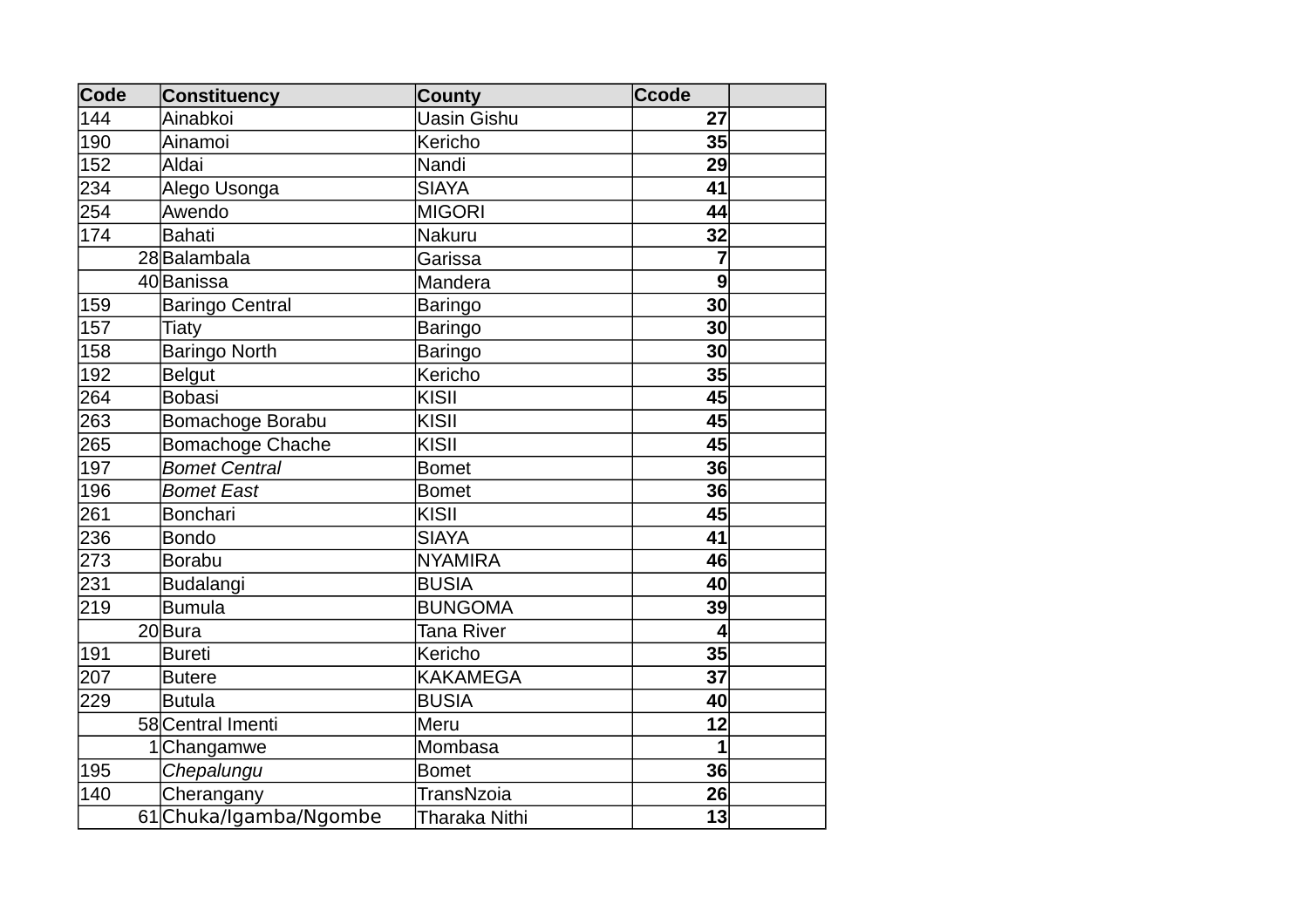|     | 30Dadaab              | Garissa            | 7              |
|-----|-----------------------|--------------------|----------------|
| 275 | Dagoretti North       | Nairobi            | 47             |
| 276 | Dagoretti South       | Nairobi            | 47             |
| 162 | <b>Eldama Ravine</b>  | <b>Baringo</b>     | 30             |
|     | 37 Eldas              | Wajir              | $\bf{8}$       |
| 286 | Embakasi Central      | Nairobi            | 47             |
| 284 | Embakasi East         | Nairobi            | 47             |
| 283 | <b>Embakasi North</b> | Nairobi            | 47             |
| 282 | <b>Embakasi South</b> | Nairobi            | 47             |
| 285 | Embakasi West         | Nairobi            | 47             |
| 154 | Chesumei              | Nandi              | 29             |
| 155 | Emgwen                | Nandi              | 29             |
| 214 | Emuhaya               | <b>VIHIGA</b>      | 38             |
| 178 | <b>Emurua Dikirr</b>  | <b>Narok</b>       | 33             |
| 137 | Endebess              | <b>Trans Nzoia</b> | 26             |
|     | 31 Fafi               | Garissa            | 7              |
| 230 | Funyula               | <b>BUSIA</b>       | 40             |
|     | 19Galole              | Tana River         | 4              |
|     | 15Ganze               | Kilifi             | 3              |
|     | 27 Garissa Township   | Garissa            | 7              |
|     | 18Garsen              | Tana River         | $\overline{4}$ |
| 110 | Gatanga               | Murang'a           | 21             |
| 112 | Gatundu North         | Kiambu             | 22             |
| 111 | Gatundu South         | Kiambu             | 22             |
| 235 | Gem                   | <b>SIAYA</b>       | 41             |
| 101 | Gichugu               | Kirinyaga          | 20             |
| 169 | Gilgil                | Nakuru             | 32             |
| 116 | Githunguri            | Kiambu             | 22             |
| 213 | Hamisi                | <b>VIHIGA</b>      | 38             |
| 249 | HomaBay Town          | <b>HOMABAY</b>     | 43             |
|     | 52 Igembe Central     | Meru               | 12             |
|     | 53 Igembe North       | Meru               | 12             |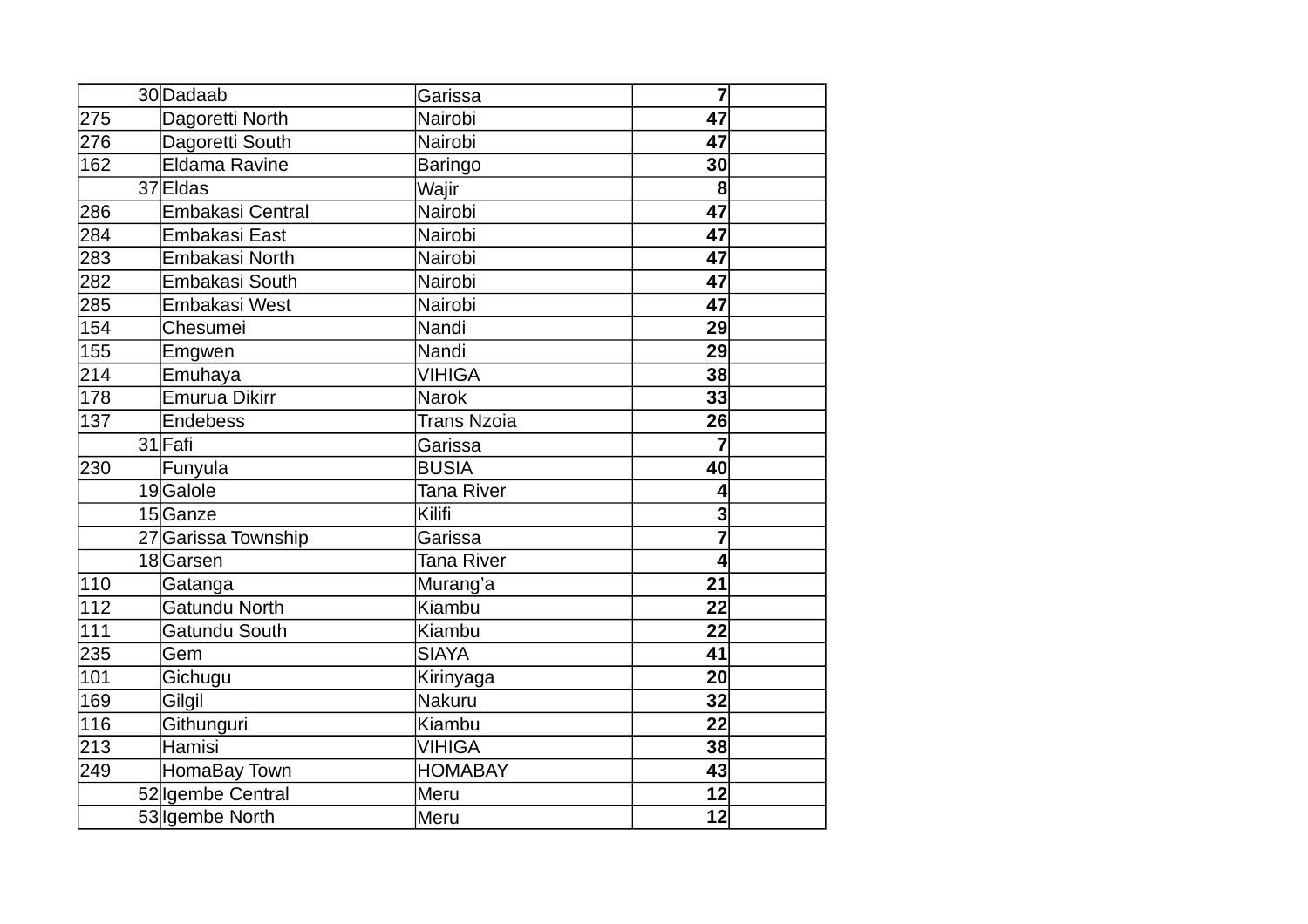|     | 51   Igembe South | Meru               | 12              |
|-----|-------------------|--------------------|-----------------|
|     | 32lijara          | Garissa            | 7               |
| 210 | Ikolomani         | <b>KAKAMEGA</b>    | 37              |
|     | 49 Isiolo North   | Isiolo             | 11              |
|     | 50 Isiolo South   | Isiolo             |                 |
|     | 2Jomvu            | Mombasa            | $\overline{1}$  |
| 113 | Juja              | Kiambu             | 22              |
| 119 | Kabete            | Kiambu             | 22              |
| 246 | Kabondo Kasipul   | <b>HOMABAY</b>     | 43              |
| 218 | Kabuchai          | <b>BUNGOMA</b>     | 39              |
| 131 | Kacheliba         | <b>West Pokot</b>  | 24              |
|     | 85 Kaiti          | Makueni            | 17              |
| 184 | Kajiado Central   | Kajiado            | 34              |
| 185 | Kajiado East      | Kajiado            | 34              |
| 183 | Kajiado North     | Kajiado            | 34              |
| 187 | Kajiado South     | Kajiado            | 34              |
| 186 | Kajiado West      | Kajiado            | 34              |
|     | 13 Kaloleni       | Kilifi             | 3               |
| 288 | Kamukunji         | Nairobi            | 47              |
| 109 | Kandara           | Murang'a           | 21              |
| 220 | Kanduyi           | <b>BUNGOMA</b>     | 39              |
| 104 | Kangema           | Murang'a           | 21              |
|     | 77 Kangundo       | <b>Machakos</b>    | 16              |
| 129 | Kapenguria        | <b>West Pokot</b>  | 24              |
| 145 | Kapseret          | Uasin Gishu        | 27              |
| 247 | Karachuonyo       | <b>HOMABAY</b>     | 43              |
| 280 | Kasarani          | Nairobi            | 47              |
| 245 | Kasipul           | <b>HOMABAY</b>     | 43              |
|     | 79 Kathiani       | <b>Machakos</b>    | 16 <sup>1</sup> |
| 149 | Keiyo North       | Elgeyo Marakwet    | 28              |
| 150 | Keiyo South       | Elgeyo-Marakwet    | 28              |
| 146 | kesses            | <b>Uasin Gishu</b> | 27              |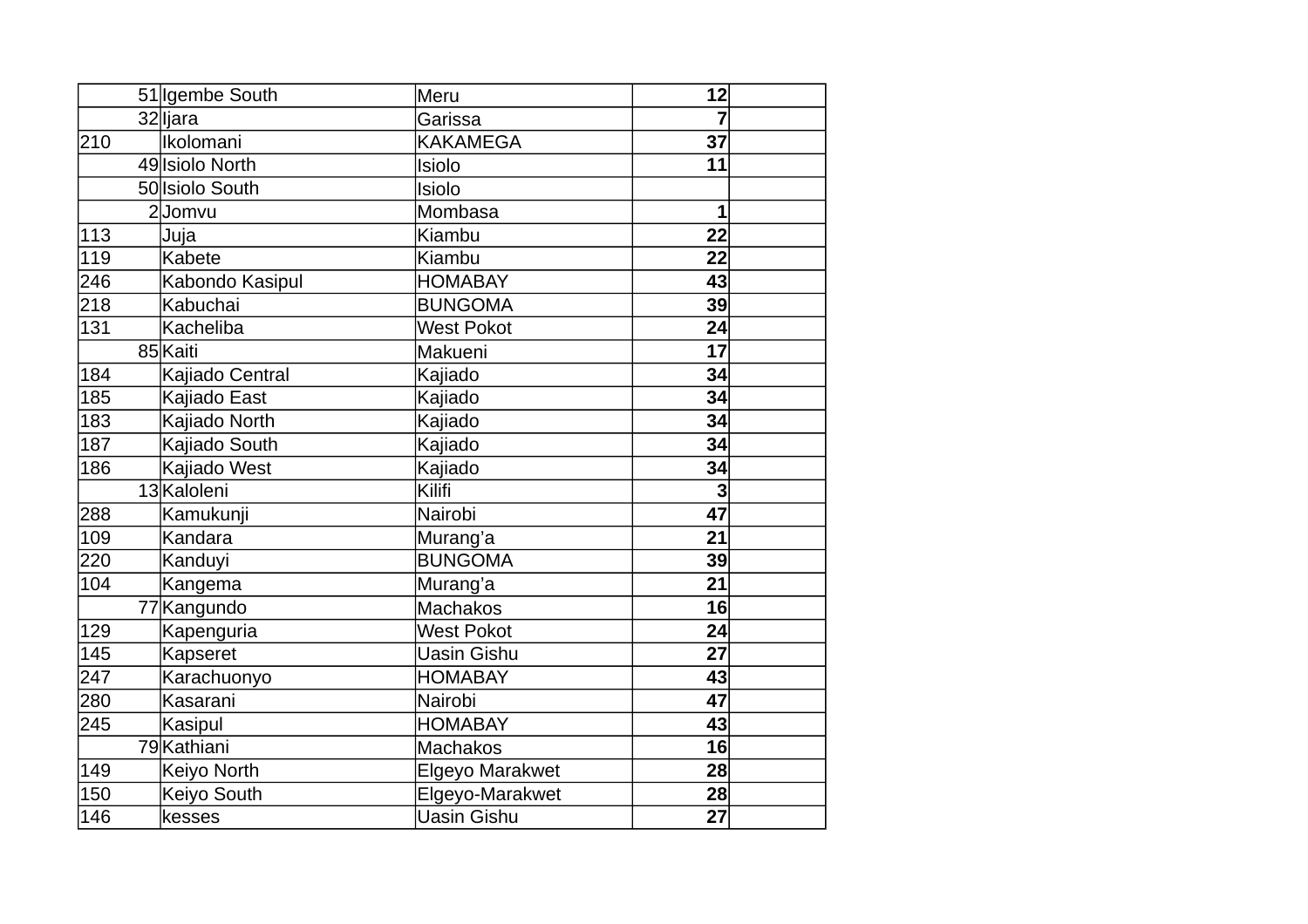| 208 | Khwisero              | <b>KAKAMEGA</b>    | 37                      |
|-----|-----------------------|--------------------|-------------------------|
| 118 | Kiambaa               | Kiambu             | 22                      |
| 117 | Kiambu                | Kiambu             | 22                      |
| 278 | Kibra                 | Nairobi            | 47                      |
|     | 88 Kibwezi East       | Makueni            | $\overline{17}$         |
|     | 87 Kibwezi West       | Makueni            | 17                      |
|     | 95 Kieni              | Nyeri              | 19                      |
| 107 | Kigumo                | Murang'a           | 21                      |
| 106 | Kiharu                | Murang'a           | 21                      |
| 120 | Kikuyu                | Kiambu             | 22                      |
| 177 | Kilgoris              | <b>Narok</b>       | 33                      |
|     | 11Kilifi North        | Kilifi             | 3                       |
|     | 12Kilifi South        | Kilifi             | $\overline{\mathbf{3}}$ |
|     | 84 Kilome             | Makueni            | 17                      |
| 223 | Kimilili              | <b>BUNGOMA</b>     | 39                      |
| 139 | Kiminini              | <b>Trans Nzoia</b> | 26                      |
|     | 10Kinango             | Kwale              | $\overline{2}$          |
|     | 89Kinangop            | Nyandarua          | 18                      |
|     | 90 Kipipiri           | Nyandarua          | 18 <sup>1</sup>         |
| 188 | Kipkelion East        | Kericho            | 35                      |
| 189 | <b>Kipkelion West</b> | Kericho            | 35                      |
| 103 | Kirinyaga Central     | Kirinyaga          | 20                      |
|     | 3Kisauni              | Mombasa            | $\mathbf{1}$            |
| 240 | Kisumu Central        | <b>KISUMU</b>      | 42                      |
| 238 | <b>Kisumu East</b>    | <b>KISUMU</b>      | 42                      |
| 239 | Kisumu West           | <b>KISUMU</b>      | 42                      |
|     | 72 Kitui Central      | Kitui              | 15                      |
|     | 71 Kitui Rural        | Kitui              | 15 <sup>2</sup>         |
|     | 74 Kitui South        | Kitui              | 15 <sup>1</sup>         |
|     | 70 Kitui West         | Kitui              | 15                      |
| 268 | Kitutu Chache North   | KISII              | 45                      |
| 269 | Kitutu Chache South   | KISII              | 45                      |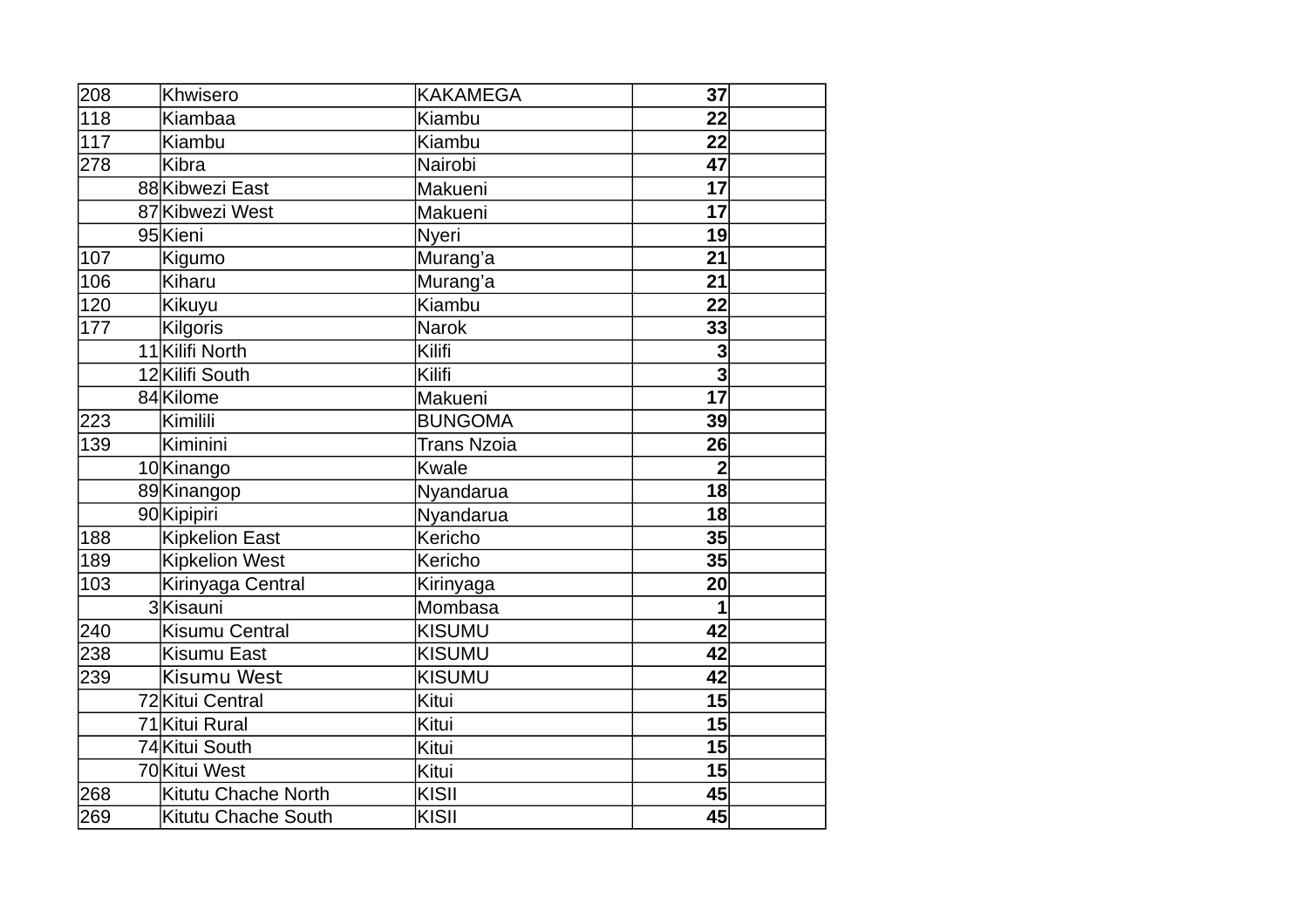| 270 | <b>KITUTU MASABA</b> | <b>NYAMIRA</b>     | 46             |
|-----|----------------------|--------------------|----------------|
| 198 | Konoin               | <b>Bomet</b>       | 36             |
| 171 | Kuresoi North        | Nakuru             | 32             |
| 170 | Kuresoi South        | Nakuru             | 32             |
| 260 | <b>Kuria East</b>    | <b>MIGORI</b>      | 44             |
| 259 | <b>Kuria West</b>    | <b>MIGORI</b>      | 44             |
| 136 | Kwanza               | <b>Trans Nzoia</b> | 26             |
|     | 44 Lafey             | Mandera            | 9              |
|     | 29Lagdera            | Garissa            | 7              |
| 164 | Laikipia East        | Laikipia           | 31             |
| 165 | Laikipia North       | Laikipia           | 31             |
| 163 | Laikipia West        | Laikipia           | 31             |
|     | 48 Laisamis          | <b>Marsabit</b>    | 10             |
|     | 21 Lamu East         | Lamu               | 5              |
|     | 22Lamu West          | Lamu               | 5              |
| 277 | Langata              | Nairobi            | 47             |
| 122 | Lari                 | Kiambu             | 22             |
|     | 5Likoni              | Mombasa            | $\mathbf{1}$   |
| 200 | Likuyani             | <b>KAKAMEGA</b>    | 37             |
| 121 | Limuru               | Kiambu             | 22             |
| 126 | Loima                | <b>Turkana</b>     | 23             |
| 215 | Luanda               | <b>VIHIGA</b>      | 38             |
| 199 | Lugari               | <b>KAKAMEGA</b>    | 37             |
|     | 8Lunga Lunga         | Kwale              | $\overline{2}$ |
| 202 | Lurambi              | <b>KAKAMEGA</b>    | 37             |
|     | 60 Maara             | Tharaka Nithi      | 13             |
|     | 81 Machakos Town     | <b>Machakos</b>    | 16             |
|     | 17 Magarini          | Kilifi             | 3              |
| 287 | Makadara             | Nairobi            | 47             |
|     | 86 Makueni           | Makueni            | 17             |
| 201 | Malava               | <b>KAKAMEGA</b>    | 37             |
|     | 16 Malindi           | Kilifi             | 3 <sup>1</sup> |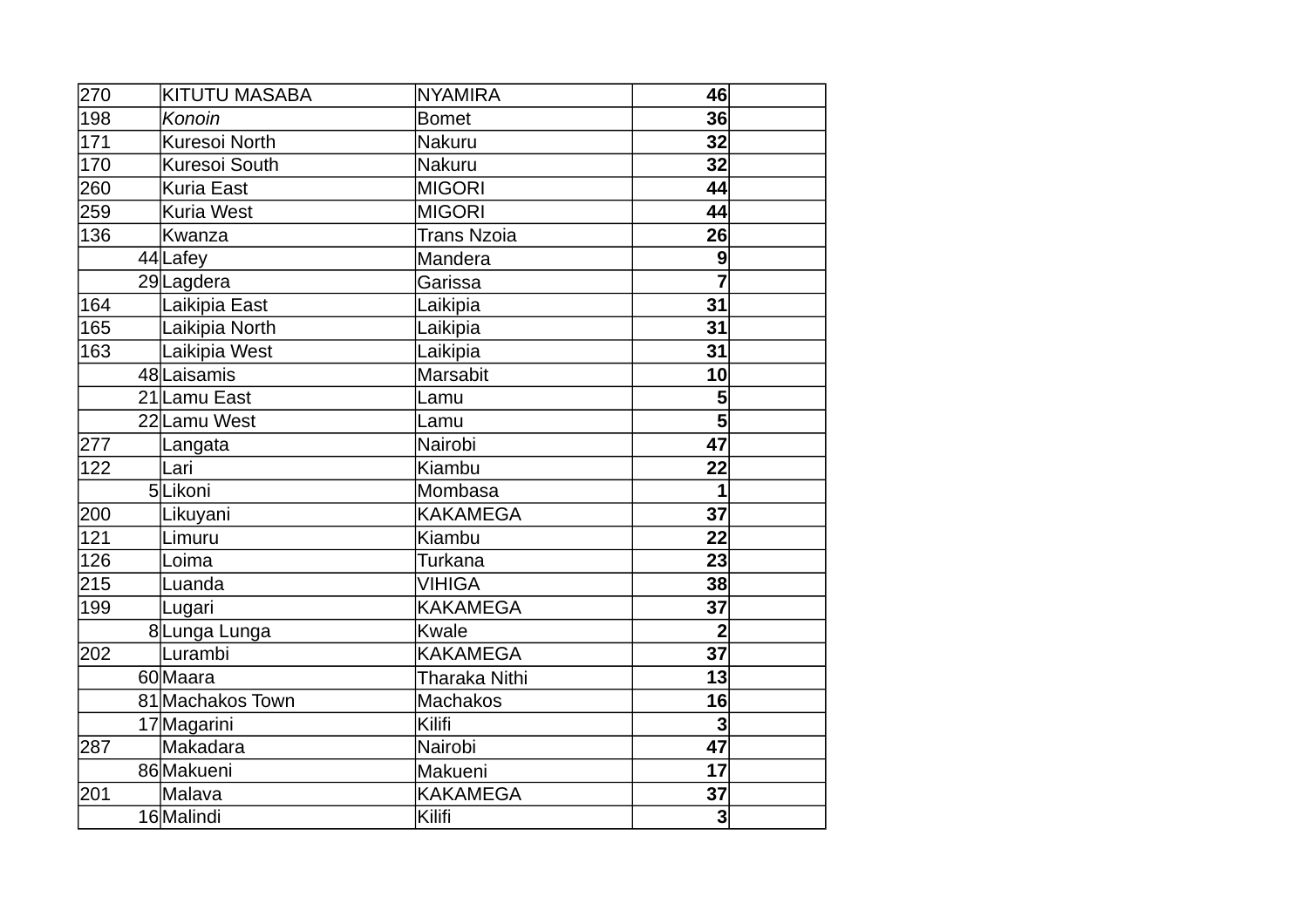|     | 43 Mandera East      | Mandera            | $\boldsymbol{9}$ |
|-----|----------------------|--------------------|------------------|
|     | 41 Mandera North     | Mandera            | 9                |
|     | 42 Mandera South     | Mandera            | $\boldsymbol{9}$ |
|     | 39 Mandera West      | Mandera            | 9                |
|     | 63Manyatta           | Embu               | 14               |
| 108 | Maragwa              | Murang'a           | 21               |
| 147 | <b>Marakwet East</b> | Elgeyo-Marakwet    | 28               |
| 148 | Marakwet West        | Elgeyo-Marakwet    | 28               |
|     | 75 Masinga           | <b>Machakos</b>    | 16               |
| 228 | Matayos              | <b>BUSIA</b>       | 40               |
| 290 | Mathare              | Nairobi            | 47               |
| 105 | Mathioya             | Murang'a           | 21               |
|     | 96 Mathira           | <b>Nyeri</b>       | 19               |
|     | 9Matuga              | Kwale              | $\overline{2}$   |
| 206 | Matungu              | <b>KAKAMEGA</b>    | 37               |
|     | 78 Matungulu         | <b>Machakos</b>    | 16               |
|     | 80Mavoko             | <b>Machakos</b>    | 16               |
|     | 66 Mbeere North      | Embu               | 14               |
|     | 65 Mbeere South      | Embu               | 14               |
| 251 | Mbita                | <b>HOMABAY</b>     | 43               |
|     | 83 Mbooni            | Makueni            | 17               |
|     | 57Buuri              | Meru               | 12               |
| 160 | <b>Baringo South</b> | <b>Baringo</b>     | 30               |
| 161 | Mogotio              | <b>Baringo</b>     | 30               |
| 143 | Moiben               | <b>Uasin Gishu</b> | 27               |
| 166 | lMolo                | Nakuru             | 32               |
| 156 | Mosop                | Nandi              | 29               |
|     | 45 Moyale            | Marsabit           | 10               |
|     | 7Msambweni           | Kwale              | $\overline{2}$   |
| 216 | Mt Elgon             | <b>BUNGOMA</b>     | 39               |
| 243 | Muhoroni             | <b>KISUMU</b>      | 42               |
|     | 98Mukurweini         | <b>Nyeri</b>       | 19               |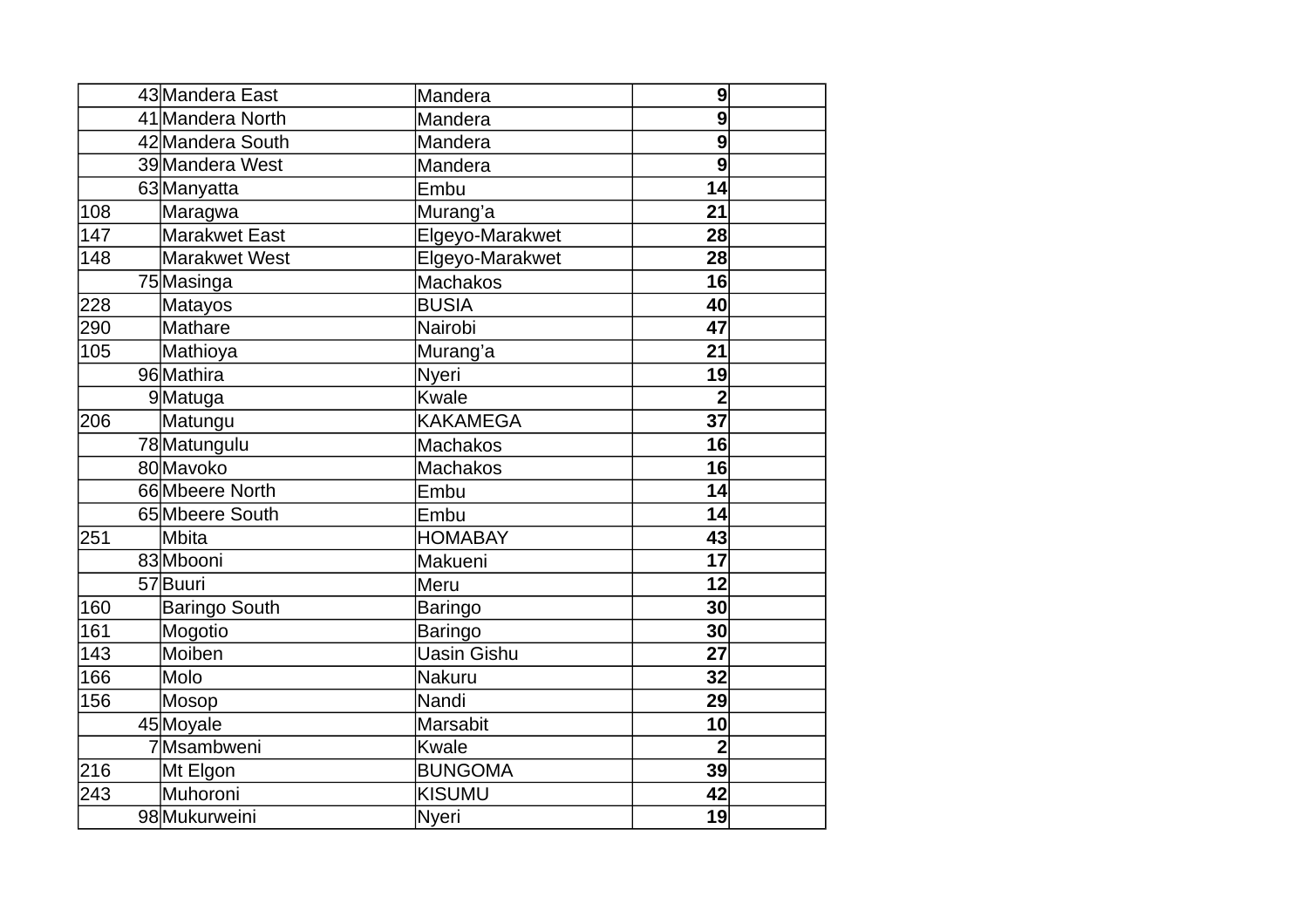| 205 | <b>Mumias East</b>      | <b>KAKAMEGA</b> | 37           |
|-----|-------------------------|-----------------|--------------|
| 204 | Mumias West             | <b>KAKAMEGA</b> | 37           |
|     | 73 Kitui East           | Kitui           | 15           |
|     | 6Mvita                  | Mombasa         | 1            |
|     | 82Mwala                 | <b>Machakos</b> | 16           |
|     | 25 Mwatate              | Taita Taveta    | 6            |
| 100 | lMwea                   | Kirinyaga       | 20           |
|     | 69 Mwingi Central       | Kitui           | 15           |
|     | 67 Mwingi North         | Kitui           | 15           |
|     | 68 Mwingi West          | Kitui           | 15           |
| 168 | lNaivasha               | Nakuru          | 32           |
| 176 | <b>Nakuru Town East</b> | Nakuru          | 32           |
| 175 | <b>Nakuru Town West</b> | Nakuru          | 32           |
| 227 | Nambale                 | <b>BUSIA</b>    | 40           |
| 153 | Nandi Hills             | Nandi           | 29           |
| 180 | <b>Narok East</b>       | Narok           | 33           |
| 179 | Narok North             | <b>Narok</b>    | 33           |
| 181 | <b>Narok South</b>      | Narok           | 33           |
| 182 | Narok West              | <b>Narok</b>    | 33           |
| 203 | Navakholo               | <b>KAKAMEGA</b> | 37           |
|     | 93 Ndaragwa             | Nyandarua       | 18           |
| 250 | Ndhiwa                  | <b>HOMABAY</b>  | 43           |
| 102 | lNdia                   | Kirinyaga       | 20           |
| 167 | Njoro                   | Nakuru          | 32           |
|     | 46 North Horr           | <b>Marsabit</b> | 10           |
|     | 56 North Imenti         | Meru            | 12           |
| 272 | North Mugirango         | <b>NYAMIRA</b>  | 46           |
| 244 | Nyakach                 | <b>KISUMU</b>   | 42           |
|     | 4Nyali                  | Mombasa         | $\mathbf{1}$ |
| 242 | Nyando                  | <b>KISUMU</b>   | 42           |
| 267 | Nyaribari Chache        | KISII           | 45           |
| 266 | Nyaribari Masaba        | KISII           | 45           |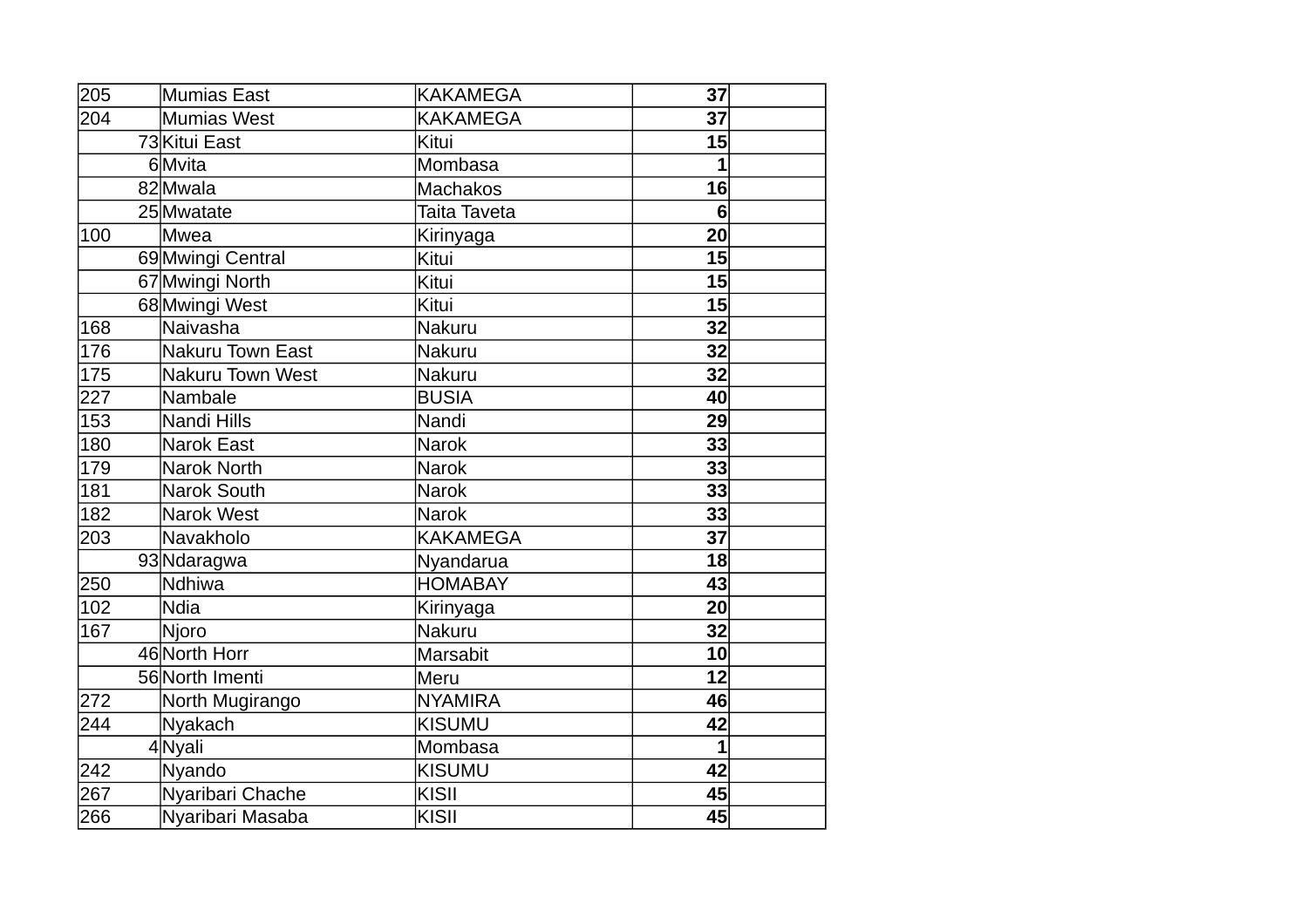| 258 | Nyatike         | <b>MIGORI</b>      | 44             |
|-----|-----------------|--------------------|----------------|
|     | 99Nyeri Town    | Nyeri              | 19             |
|     | 920 Joro Orok   | Nyandarua          | 18             |
|     | 91   Ol Kalou   | Nyandarua          | 18             |
|     | 97 Othaya       | Nyeri              | 19             |
| 132 | Pokot South     | <b>West Pokot</b>  | 24             |
|     | 14Rabai         | Kilifi             | $\overline{3}$ |
| 248 | Rangwe          | <b>HOMABAY</b>     | 43             |
| 237 | Rarieda         | <b>SIAYA</b>       | 41             |
| 173 | Rongai          | Nakuru             | 32             |
| 253 | Rongo           | <b>MIGORI</b>      | 44             |
| 279 | Roysambu        | Nairobi            | 47             |
| 281 | Ruaraka         | Nairobi            | 47             |
| 115 | Ruiru           | Kiambu             | 22             |
|     | 64 Runyenjes    | Embu               | 14             |
| 212 | <b>Sabatia</b>  | <b>VIHIGA</b>      | 38             |
| 138 | Saboti          | <b>Trans Nzoia</b> | 26             |
|     | 47 Saku         | <b>Marsabit</b>    | 10             |
| 135 | Samburu East    | Samburu            | 25             |
| 134 | Samburu North   | Samburu            | 25             |
| 133 | Samburu West    | Samburu            | 25             |
| 241 | Seme            | <b>KISUMU</b>      | 42             |
| 209 | Shinyalu        | <b>KAKAMEGA</b>    | 37             |
| 130 | Sigor           | <b>West Pokot</b>  | 24             |
| 193 | Sigowet/Soin    | Kericho            | 35             |
| 217 | <b>Sirisia</b>  | <b>BUNGOMA</b>     | 39             |
| 194 | <b>Sotik</b>    | <b>Bomet</b>       | 36             |
|     | 59 South Imenti | Meru               | 12             |
| 262 | South Mugirango | KISII              | 45             |
| 141 | Soy             | <b>Uasin Gishu</b> | 27             |
| 289 | <b>Starehe</b>  | Nairobi            | 47             |
| 252 | Suba            | <b>HOMABAY</b>     | 43             |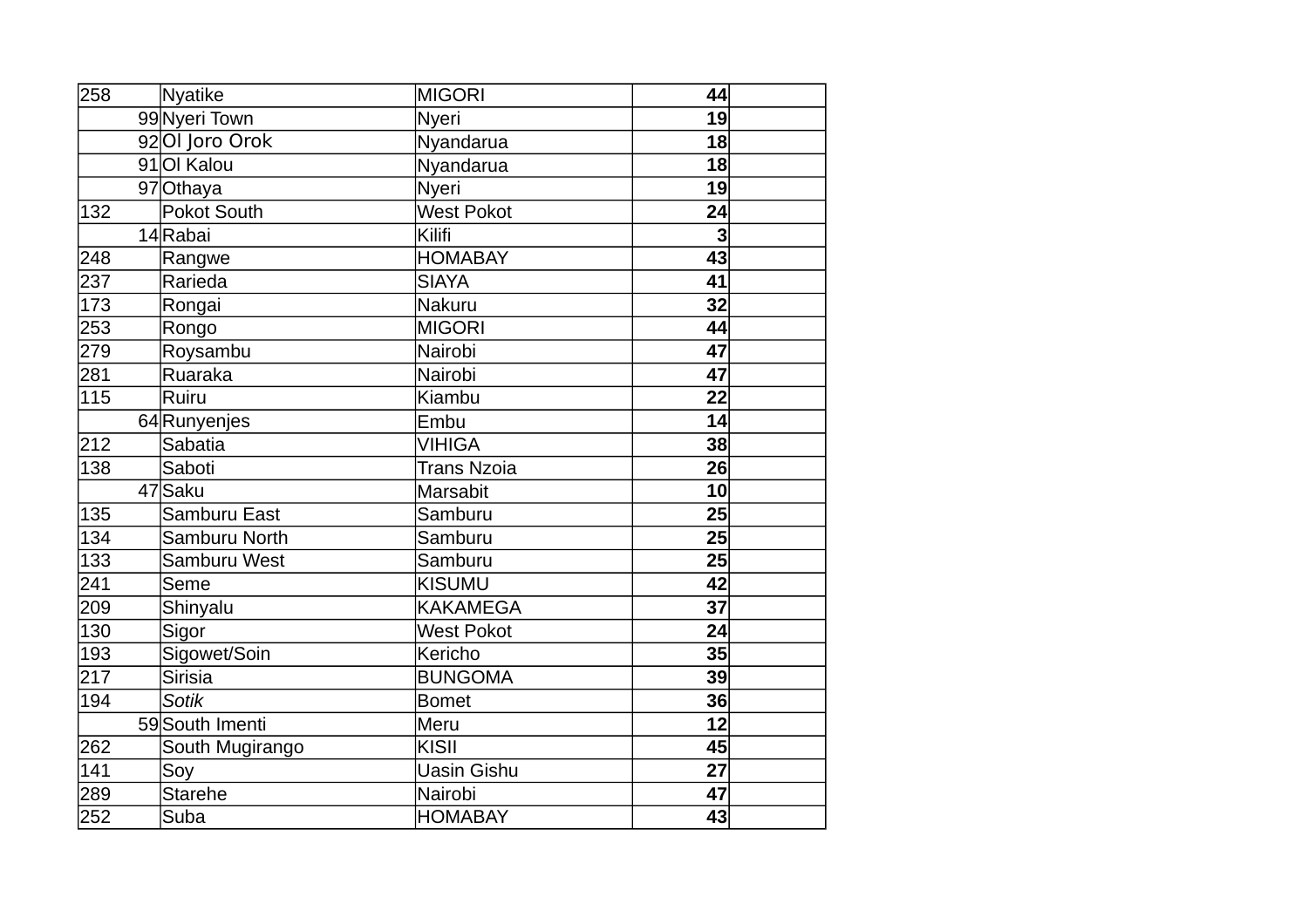| 172 | Subukia            | Nakuru             | 32             |
|-----|--------------------|--------------------|----------------|
| 255 | Suna East          | <b>MIGORI</b>      | 44             |
| 256 | Suna West          | <b>MIGORI</b>      | 44             |
|     | 35 Tarbaj          | Wajir              | 8              |
|     | 23 Taveta          | Taita Taveta       | $6\phantom{a}$ |
| 225 | <b>Teso North</b>  | <b>BUSIA</b>       | 40             |
| 226 | <b>Teso South</b>  | <b>BUSIA</b>       | 40             |
|     | 94 Tetu            | <b>Nyeri</b>       | 19             |
|     | 62Tharaka          | Tharaka -Nithi     | 13             |
| 114 | Thika Town         | Kiambu             | 22             |
|     | 55 Tigania East    | Meru               | 12             |
|     | 54 Tigania West    | Meru               | 12             |
| 151 | <b>Tinderet</b>    | Nandi              | 29             |
| 224 | Tongaren           | <b>BUNGOMA</b>     | 39             |
| 142 | Turbo              | <b>Uasin Gishu</b> | 27             |
| 125 | Turkana Central    | Turkana            | 23             |
| 128 | Turkana East       | Turkana            | 23             |
| 123 | Turkana North      | Turkana            | 23             |
| 127 | Turkana South      | Turkana            | 23             |
| 124 | Turkana West       | Turkana            | 23             |
| 232 | Ugenya             | <b>SIAYA</b>       | 41             |
| 233 | Ugunja             | <b>SIAYA</b>       | 41             |
| 257 | Uriri              | <b>MIGORI</b>      | 44             |
| 211 | Vihiga             | <b>VIHIGA</b>      | 38             |
|     | 26 Voi             | Taita Taveta       | 6              |
|     | 34 Wajir East      | Wajir              | 8              |
|     | 33 Wajir North     | Wajir              | 8              |
|     | 38 Wajir South     | Wajir              | 8              |
|     | 36 Wajir West      | Wajir              | $\mathbf{8}$   |
| 221 | <b>Webuye East</b> | <b>BUNGOMA</b>     | 39             |
| 222 | Webuye west        | <b>BUNGOMA</b>     | 39             |
| 271 | West Mugirango     | <b>NYAMIRA</b>     | 46             |